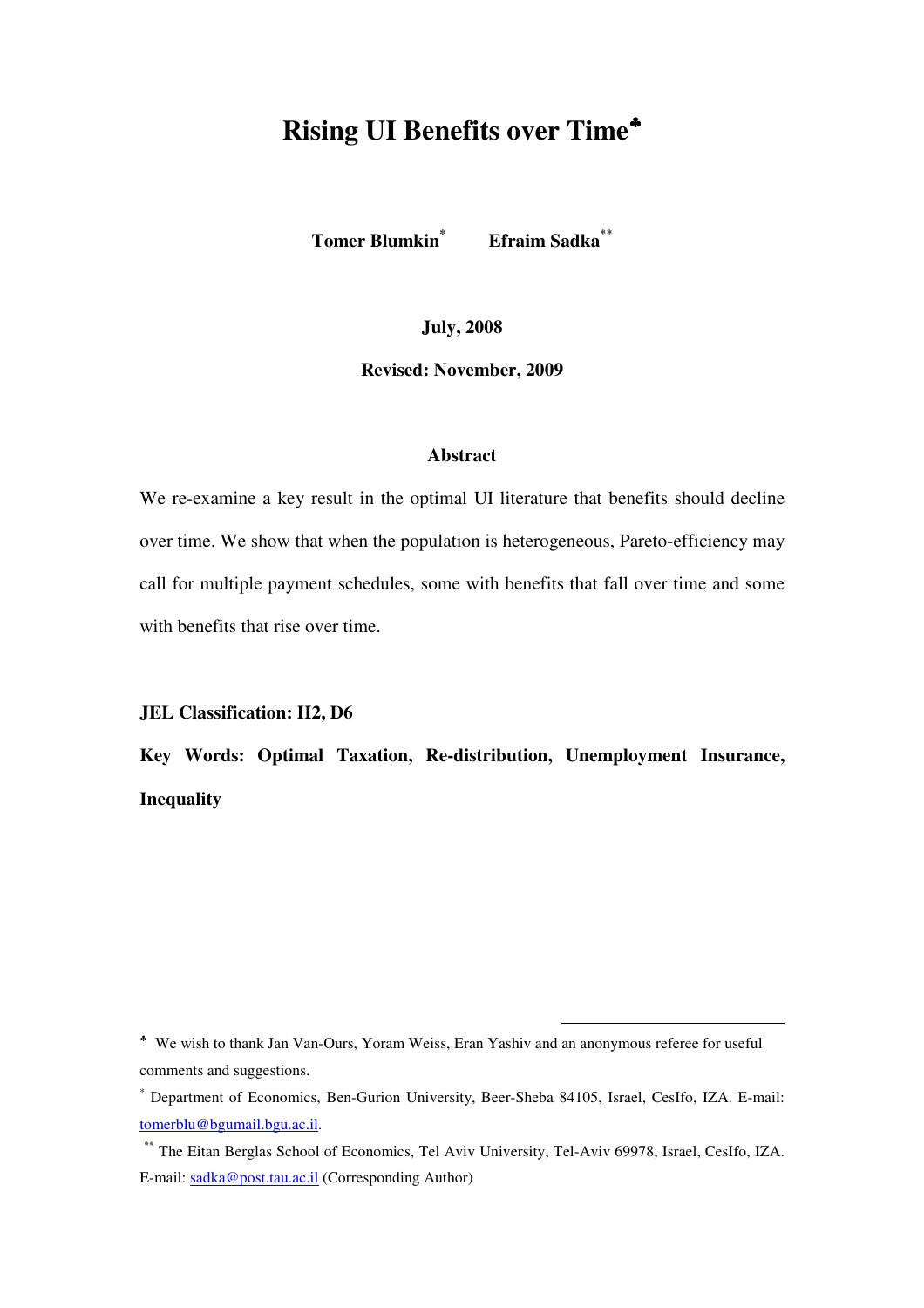# **1. Introduction**

In 1911, Britain introduced the first publicly financed unemployment insurance (UI) system. Since then, UI programs of one sort or another have become key policy tools in virtually all industrial economies. The primary goal of these programs is to provide consumption smoothing over periods of employment and unemployment.<sup>1</sup> The drawback of UI programs stems from the moral hazard effect. Indeed, the main line of research on the optimal design of UI benefits has focused on issues of the trade-off between consumption smoothing and moral hazard [see, for instance, Karni (1999), for a broad survey].

The main insight provided by the early models that appeared in the late 70's [Baily (1978), Flemming (1978) and Shavell and Weiss (1979)] was the desirability of a declining schedule, that is, benefits should decline over the spell of unemployment so as to mitigate the moral hazard effect.<sup>2</sup> These early models have been extended in several directions. Two such examples are Hopenhayn and Nicolini (1997) who extended the set of fiscal instruments by allowing for a wage tax after reemployment; and Fredrikson and Holmlund (2001), that consider a general equilibrium framework with endogenous wage determination (through bargaining between firms and workers). Notably, these models preserve the declining pattern featured by the early contributions.<sup>3</sup>

<sup>&</sup>lt;sup>1</sup> UI programs also serve to enhance the efficiency of job search and matching in the labor market.

<sup>&</sup>lt;sup>2</sup> A declining time profile is fairly prevalent. Typically, UI benefits are offered for a limited duration and then replaced by lower benefits categorized as social or income assistance (the latter is often means tested to further mitigate the moral hazard issue). According to OECD (2004) UI duration in OECD countries ranges between 6 and 60 months (Belgium being an exception with an unlimited duration in some cases).

<sup>&</sup>lt;sup>3</sup> The literature emphasized the role of a declining UI schedule as a means to mitigate the tradeoff between consumption smoothing and moral hazard. Another strand in the literature demonstrates how a declining schedule can mitigate a different form of tradeoff between sorting (providing workers with incentives to wait for jobs that are more suitable) and unemployment [see Cremer, Merchand and Pestieu (1996) and, more recently, Blumkin, Hadar and Yashiv (2005)].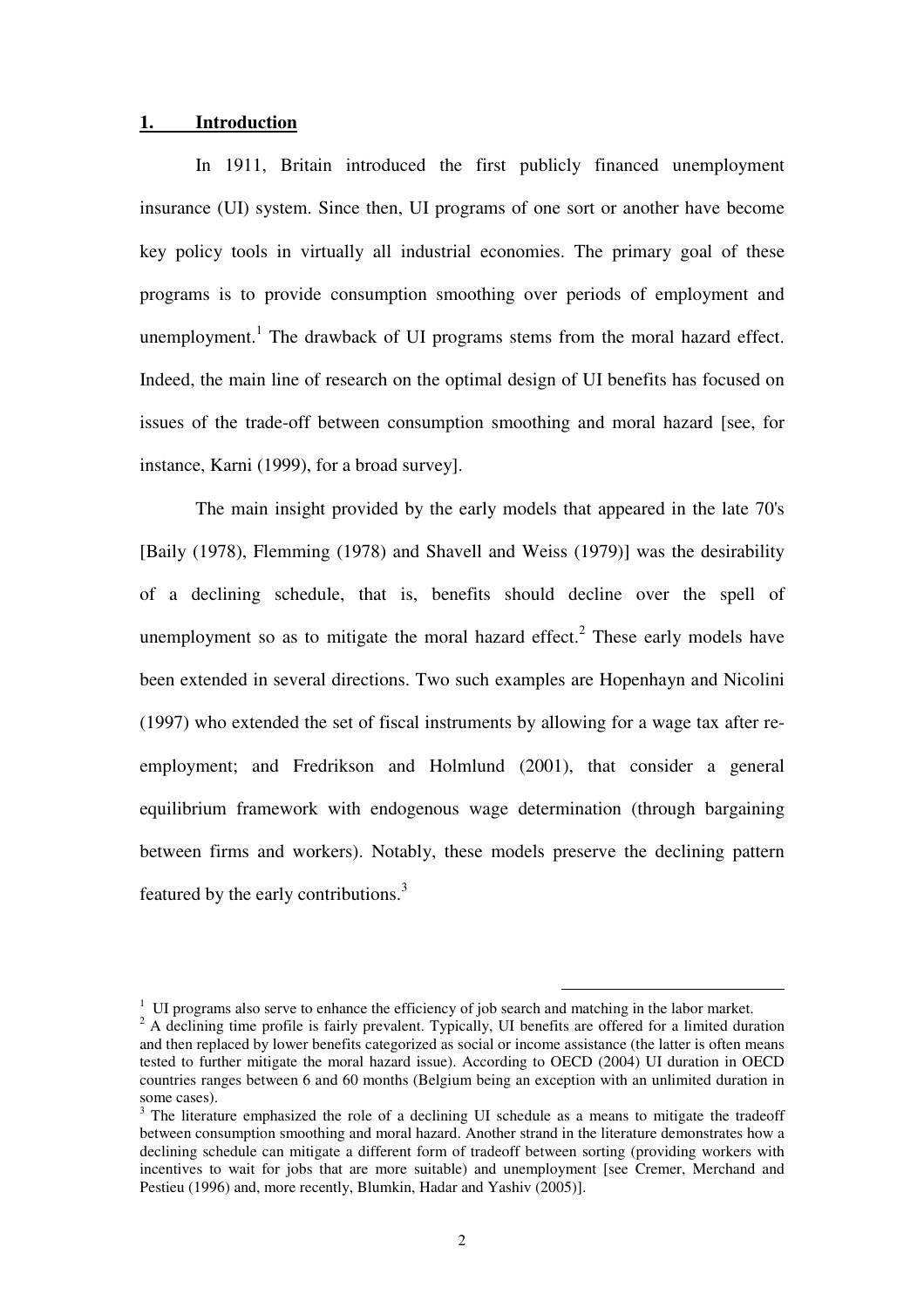A common assumption in the literature on optimal UI programs, which is the focus of this study, is the homogeneity of workers.<sup>4</sup> Naturally, there may be many dimensions of heterogeneity one may consider. Wage rates or job opportunities are clearly among them. However, individuals with the same wage rate (or job opportunities) may still have different personal attributes that affect their reemployment prospects. These attributes include; *inert-alia*, health, education and social networking. Typically, these attributes are difficult and very costly to observe, or endogenous. For instance, education may be an observable characteristic; however, it is clearly not exogenous. If the government attempts to employ it as a 'tagging' device [á la Akerlof (1978)], individual decisions on investment in human capital (education) will be distorted. We refer to this broad class of attributes as search ability. Petrongolo (2001) provides empirical evidence for the existence of this dimension of heterogeneity. She estimates re-employment chances, and shows that the latter are adversely affected by health problems and positively affected by educational attainment, for both male and female, carefully controlling for differences in job opportunities and a large number of personal attributes, including; inter alia, marital status, age, homeownership, union membership and past employment.

In this paper, we focus on this unobservable dimension of heterogeneity and study the time profile of UI benefits. Indeed, this kind of heterogeneity lends itself to the study of the time profile of UI benefits, because other dimensions of

<sup>&</sup>lt;sup>4</sup> Another common assumption in the literature is that the unemployed have no access to the capital market. This assumption implies that consumption during unemployment spells equals UI benefits. UI arrangement thus plays a dual role by providing both insurance and liquidity. A recent paper by Shimer and Werning (2008) challenges the early studies, by relaxing this assumption, and allowing workers to borrow and save. Shimer and Werning demonstrate that when workers have sufficient liquidity (perfect access to a risk-less asset), a constant benefit schedule of unlimited duration is optimal [with constant absolute risk aversion (CARA) preferences] and nearly optimal [with constant relative risk aversion (CRRA) preferences]. Notably, the optimal net unemployment subsidy is rising very slowly over time with CRRA preferences and, consequently, the welfare gain relative to a constant subsidy schedule is miniscule.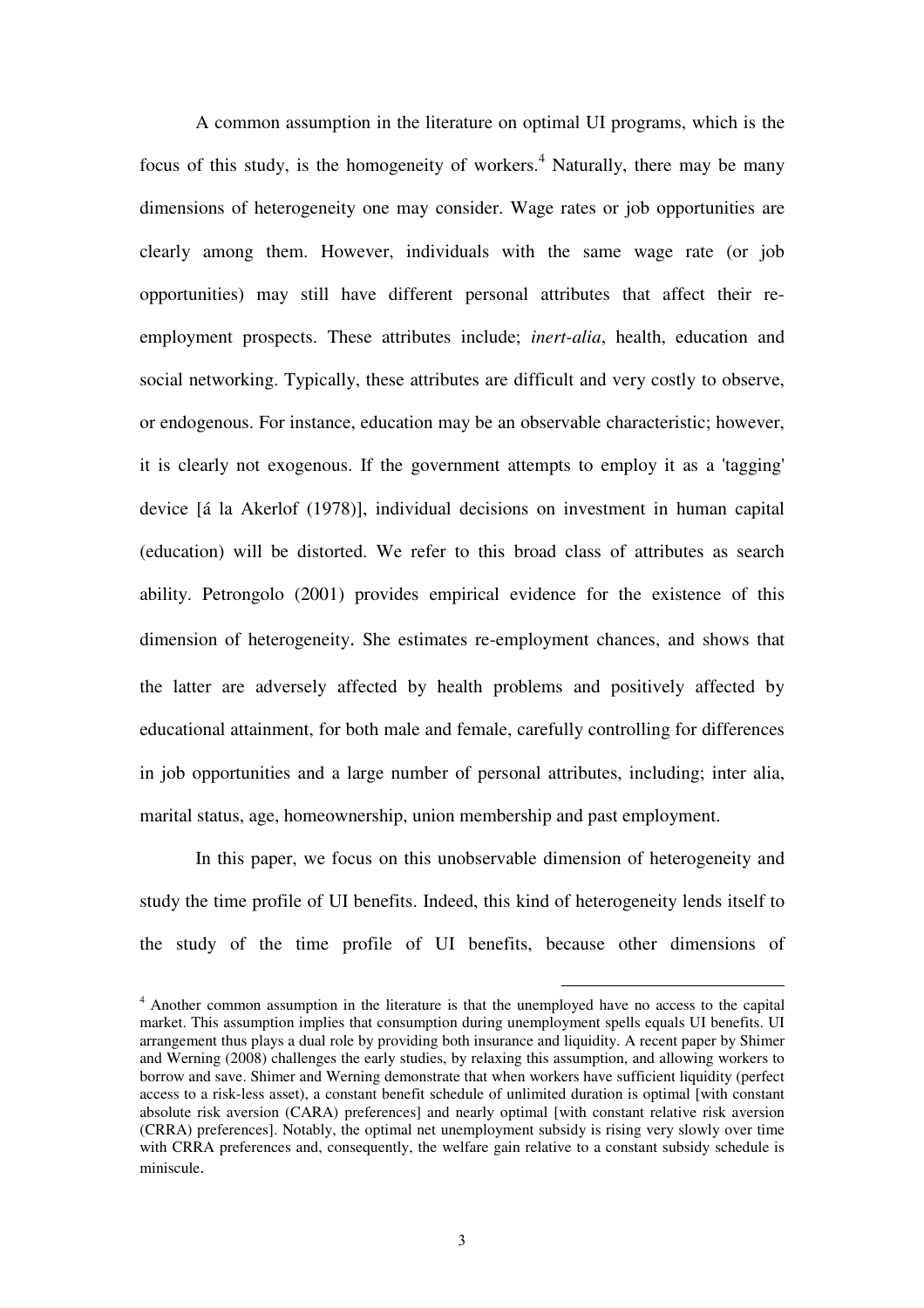heterogeneity, such as wage heterogeneity, may be addressed by wage-dependent UI or other means. To render the analysis more tractable, without sacrificing the gist of our approach, we measure the search ability by a single (composite) index.

Relaxing the assumption of homogenous workers has several important implications. Naturally, with heterogeneous agents, there is no longer one Paretoefficient UI program; but there will rather be many Pareto-efficient UI programs. Furthermore, a UI program need no longer consist of a single schedule, but may well consist of several time-dependent schedules which are incentive compatible. For instance, a UI program may offer one schedule with benefits rising over time and another one with benefits diminishing over time, and with individuals self-selecting between them. Specifically, allowing for individuals to differ in their search ability, we show that there may well exist Pareto-efficient programs that consist of schedules that offer rising benefits over time. In particular, we show that Pareto-efficient UI programs that favor individuals with low search ability offer the latter schedules with rising benefits over time, whereas individuals with high search ability are still offered schedules with declining benefits over time (as suggested by the literature).<sup>5</sup>

 The organization of the paper will be as follows. In the following section we introduce the model. In section 3 we derive the properties of the optimal UI system. We conclude in section 4.

# **2. The Model**

We construct a simple bare-bone framework with just the key ingredients necessary to demonstrate our point. Consider a two-type economy where each

 $<sup>5</sup>$  Shimer and Werning (2006) analyze the time-profile of UI benefits with heterogeneous workers. They</sup> focus on wage heterogeneity, whereas we choose to focus on differences in search abilities. Our papers also differ in some other aspects: first, we assume that the unemployed are credit-constrained; second, there are no lump-sum transfers in our setting; finally and most importantly, we allow for a menu of UI schedules.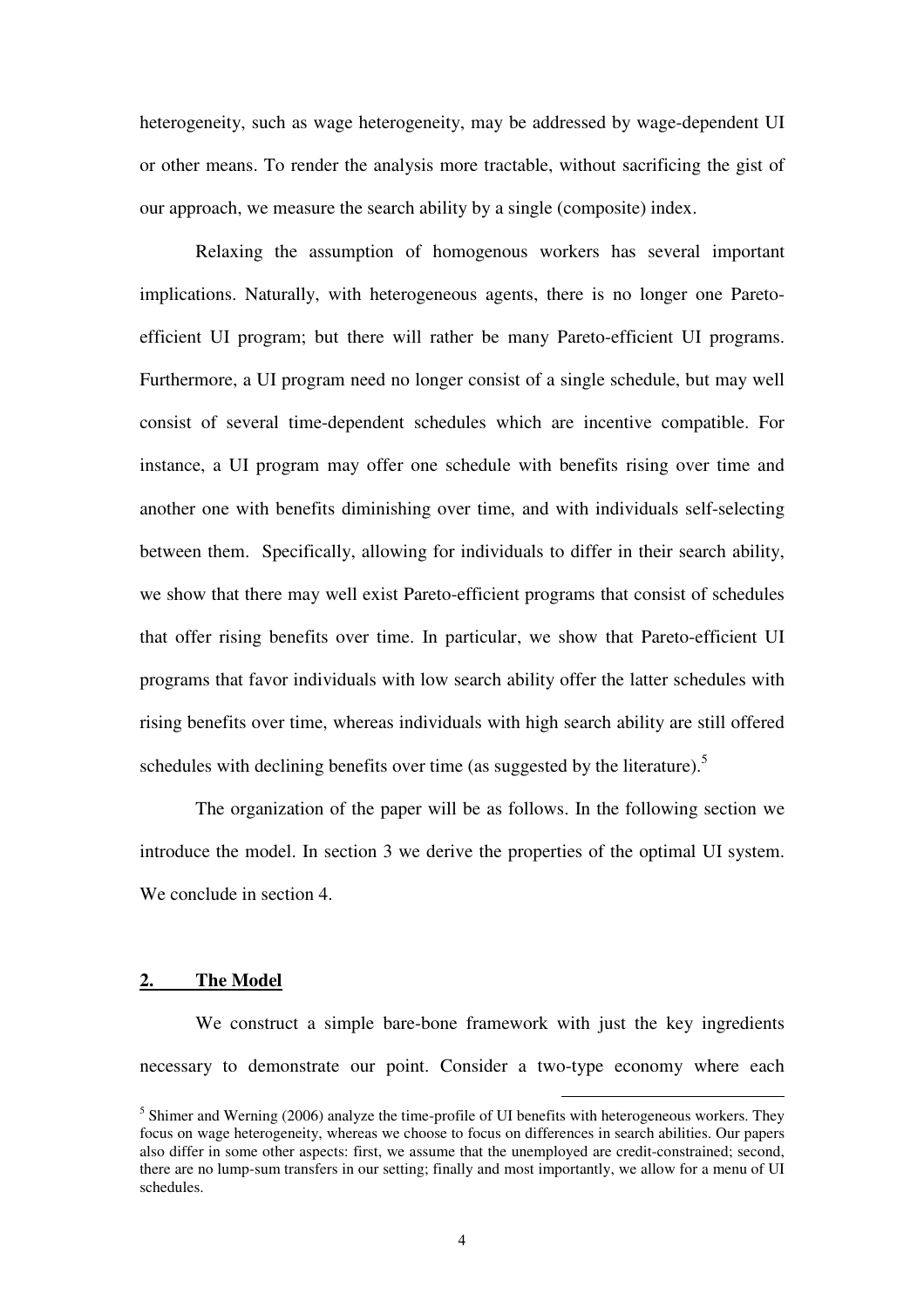individual (*i*=1,2) lives for two periods. We assume a continuum of individuals and normalize to unity the number of individuals for each type, with no loss in generality. Job search is conducted in the beginning of each period. Each individual engages in search for a job which offers her (for each working period) a wage rate denoted by *w*>0. If the individual finds a job in the beginning of the first period of life, she works both in the first and in the second period. Otherwise she engages in a second round of search in the beginning of the second period, and provided that she finds a job, she works in the second period.

All individuals share the same instantaneous utility from consumption given by  $u(c)$ , where  $u' > 0$ ,  $u'' < 0$ ,  $u'(c) \rightarrow 0$  as  $c \rightarrow \infty$  and  $u'(c) \rightarrow \infty$  as  $c \rightarrow 0$ .<sup>6</sup>

 We assume that the probability of finding a job is a function of both the type of the individual (her ability), denoted by  $a^i$ , and the search effort exerted, denoted by *e*, measured in utility terms. Specifically, we let  $p^{i}(e) = a^{i} \cdot p(e)$  denote the probability that an individual of type *i* finds a job, conditional on exerting an effort *e*, where  $p' > 0$ ,  $p'' < 0$ ,  $p' (e) \rightarrow 0$  as  $e \rightarrow \infty$  and  $p' (e) \rightarrow \infty$  as  $e \rightarrow 0$ . We further assume that  $d[-p'(\mathbf{e})/p'(\mathbf{e})]/d\mathbf{e} \leq 0$ . That is, the marginal effort curve declines at a (weakly) falling rate (note the analogy to the non-increasing absolute risk aversion feature). The latter assumption seems reasonable, as  $p(e)$  is naturally bounded from above by unity. The economic implication of the assumption is that the disincentive effect of the UI system (diminished search incentives in response to more generous benefits and/or higher payroll taxes) would be (weakly) stronger for the high searchability individual.<sup>7</sup> It is straightforward to find functional forms for  $p(e)$  that satisfy all

 $6$  Note that without being excessively unrealistic, in light of the empirical evidence [see the discussion in Saez (2002)] suggesting that labor supply elasticity (conditional on participation) is fairly low, we simplify by focusing on the extensive margin (participation choice in the labor market) while ignoring the intensive margin (labor-leisure choice), by dropping leisure from the utility function.

<sup>&</sup>lt;sup>7</sup> The assumption simplifies our analysis but a weaker assumption would suffice for the arguments.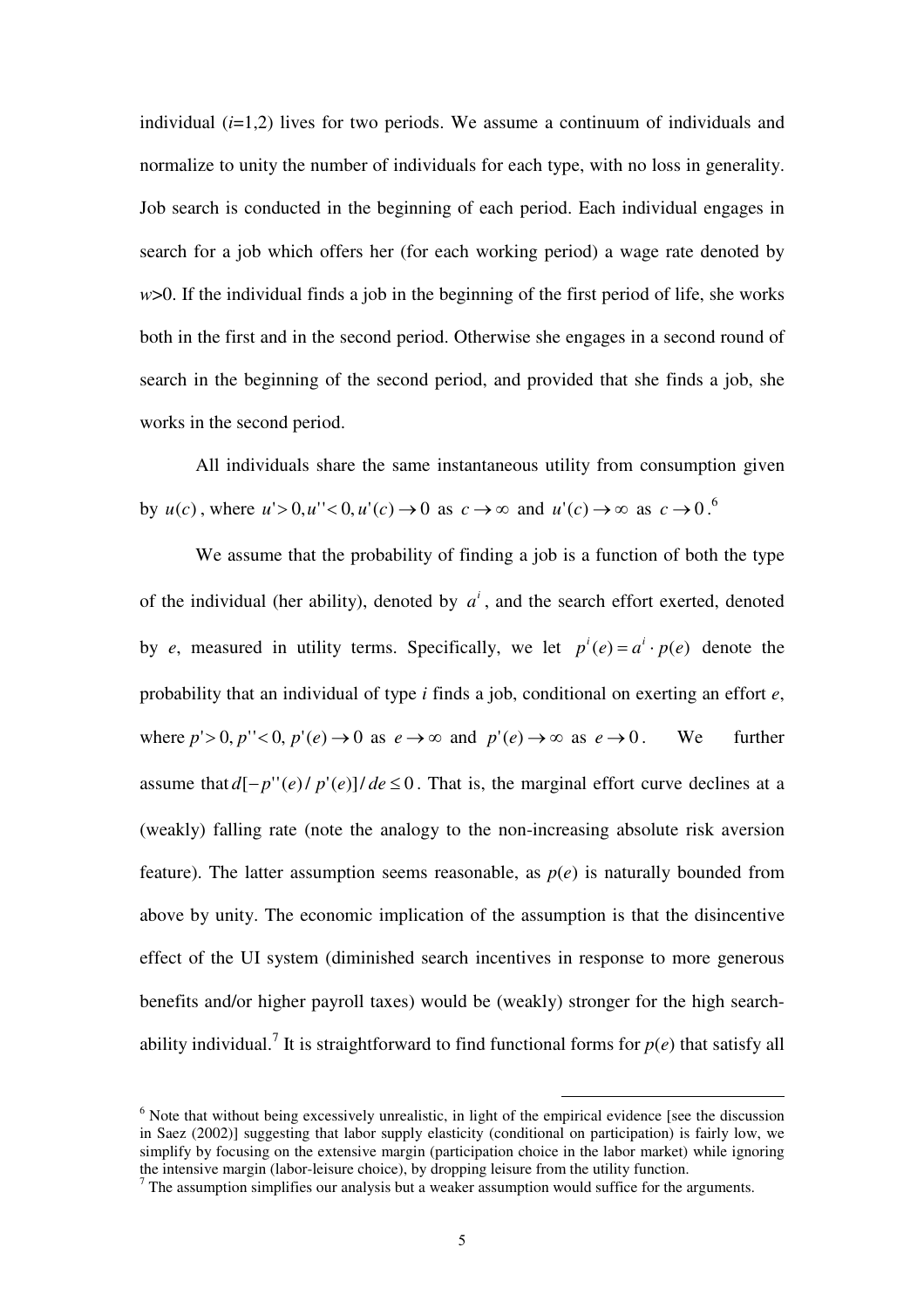the properties specified above; for instance, the exponential case, given by  $p(e) = 1 - \exp(-\gamma e)$ , where  $\gamma > 0$ , used by Hopenhayn and Nicolini (1997), amongst others, for numerical analysis. For concreteness, we let a type-2 individual be more able in searching for a job ( $a^2 > a^1 > 0$ ), that is, for a given search effort, she is more likely to find a job. Moreover, other things equal, she faces stronger incentives to search (because  $\partial p^2(e) / \partial e > \partial p^1(e) / \partial e$  for all *e*), and hence will exert higher search efforts.

A standard assumption in the UI literature is that search effort is unobserved by the government. In our setup we further supplement this assumption by supposing, á la Mirrlees (1971) that the individual search ability (type) is also a private information, unobserved by the government.

Suppose that the government offers an UI program of the following form. An individual is entitled to UI benefits, denoted by  $b_1$  and  $b_2$ , during the first and second period of unemployment, respectively; and pays a payroll tax, denoted by  $\tau$ , at any working period. We let  $V_1^i(b_1, b_2, \tau)$  denote the maximal level of utility derived by an individual of type *i* faced with the UI system  $\langle b_1, b_2, \tau \rangle$ . Thus,

(1) 
$$
V_1^i(b_1, b_2, \tau) = \max_e \{ p^i(e) \cdot 2 \cdot u(w - \tau) + [1 - p^i(e)] \cdot [u(b_1) + V_2^i(b_2, \tau)] - e \},
$$

where  $V_2^i(b_2, \tau) = \max_e \{ p^i(e) \cdot u(w - \tau) + [1 - p^i(e)] \cdot u(b_2) - e \}.$ *e i*  $\chi_2^{i}(b_2, \tau) = \max_e \{ p^{i}(e) \cdot u(w - \tau) + [1 - p^{i}(e)] \cdot u(b_2) - e \}.$ 

We denote by  $e_1^i(b_1, b_2, \tau)$  and  $e_2^i(b_2, \tau)$ , the optimal choice of efforts in period 1 and 2, respectively, by type-*i* individuals. We henceforth omit the arguments of  $e_1$  and  $e_2$  for notational simplicity.

Two remarks are in order. First, we simplify by assuming, with no loss of generality, that the individuals have no time preference (that is, the subjective discount rate is zero). Second, in order to stay in line with the early literature on the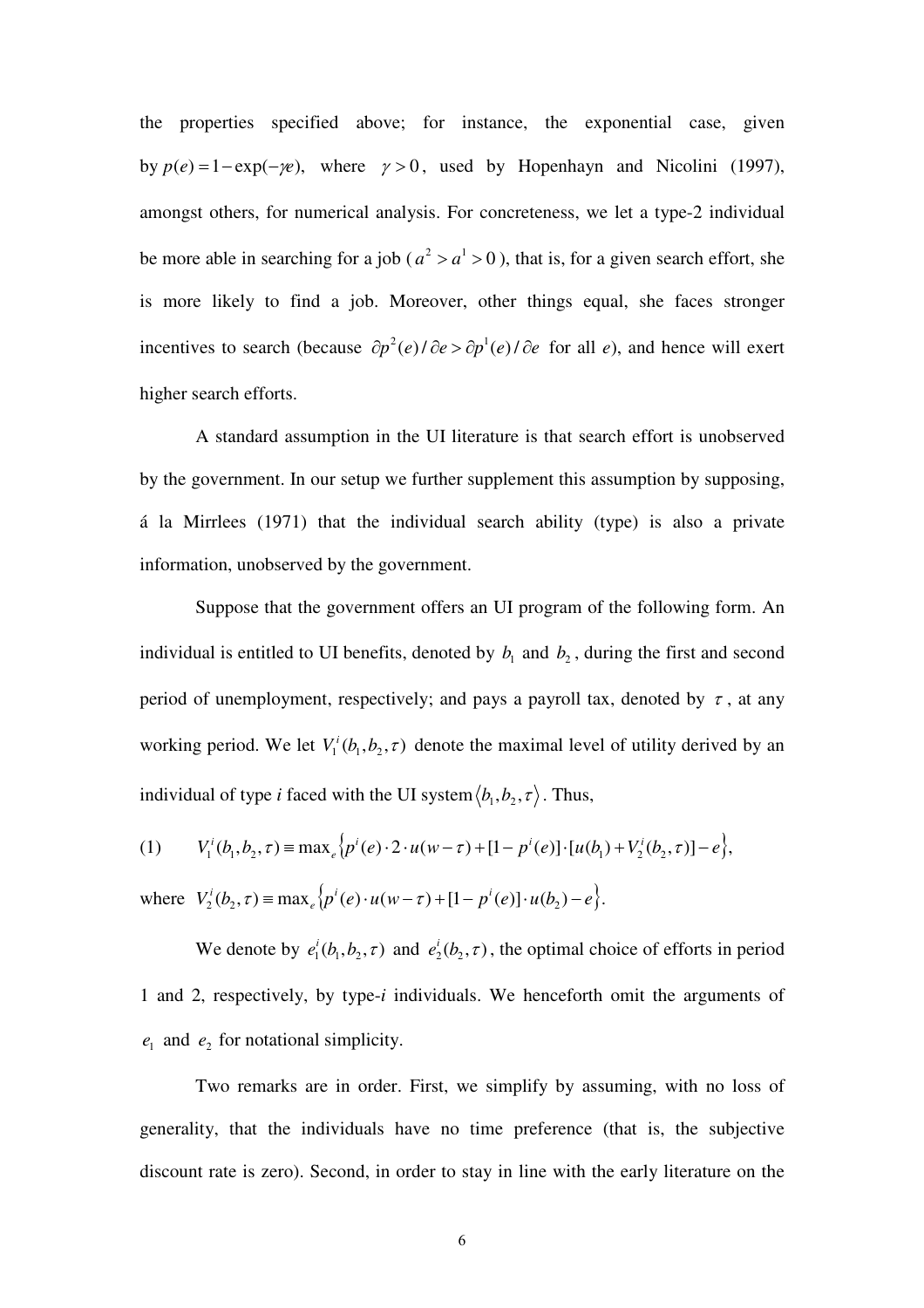optimal design of UI benefits [see, for instance, the seminal contribution of Shavell and Weiss (1979)], we make the following assumptions: (i) individuals have no other sources of income, (ii) an unemployed individual cannot borrow (or lend); and (iii) the consumption good is non-storable. $8<sup>8</sup>$ 

We turn next to the derivation of the Pareto-efficient UI programs.<sup>9</sup> As there are two types of individuals, the government can possibly offer two schedules, each of which chosen by a different type of individual (a separating equilibrium).<sup>10</sup> We denote by  $(b_1^1, b_2^1, \tau^1)$ 2  $b_1^1, b_2^1, \tau^1$  and  $(b_1^2, b_2^2, \tau^2)$ 2 2  $b_1^2, b_2^2, \tau^2$ ) the two benefit-tax schedules designed for the lowability individual (type 1) and high-ability individual (type 2), respectively. To be incentive-compatible, these schedules must satisfy the following self-selection constraints (which state that each type has no incentive to mimic the other type):

(2) 
$$
V_1^i(b_1^i, b_2^i, \tau^i) \ge V_1^i(b_1^j, b_2^j, \tau^j)
$$
;  $i, j = 1,2; j \ne i$ ,

These schedules must satisfy also a revenue constraint, which by virtue of the law of large numbers, requires that expected net revenues are non-negative: $11$ 

<sup>&</sup>lt;sup>8</sup> The assumption that individuals have no other sources of income is made to simplify the analysis and <sup>8</sup> can be relaxed by assuming a constant exogenous (type independent) source of income. The assumption that individuals are credit-constrained seems plausible as the unemployed find it often difficult to borrow due to moral hazard issues (a primary reason for government provision of UI benefits). Ruling out saving and borrowing is quite standard in the repeated moral hazard literature. A rare exception is Fudenberg, Holmstrom and Milgrom (1990); see also the related discussion in Rogerson (1985). For recent studies that consider the optimal UI system while allowing workers to save and borrow freely, see Shimer and Werning (2006) and (2008). See also our discussion in footnote 4 above.<br><sup>9</sup> Evider

Evidently, our concept of Pareto-efficiency is in a constrained (second-best) sense, in light of the asymmetry in information between the individuals and the government.

In a recent paper, Luttmer and Zeckhauser (2008) consider a model where individuals are imperfectly informed about their types and acquire information about the latter over time. In this case offering a menu of schedules can generate welfare gains relative to offering a single schedule which would suffice to attain the optimum in the perfect information case. Luttmer and Zeckhauser show, however, that in the special two-type case, offering just a single schedule would suffice to attain the optimum. Our model differs in that individuals are perfectly informed about their type right from the outset. We show that offering two schedules would be optimal. While this might seem to be inconsistent at a first blush, it should be noted, that our model could be re-formulated as suggesting only a single schedule.

 $11$  This specification assumes that the interest rate is zero and that the government has no revenue needs.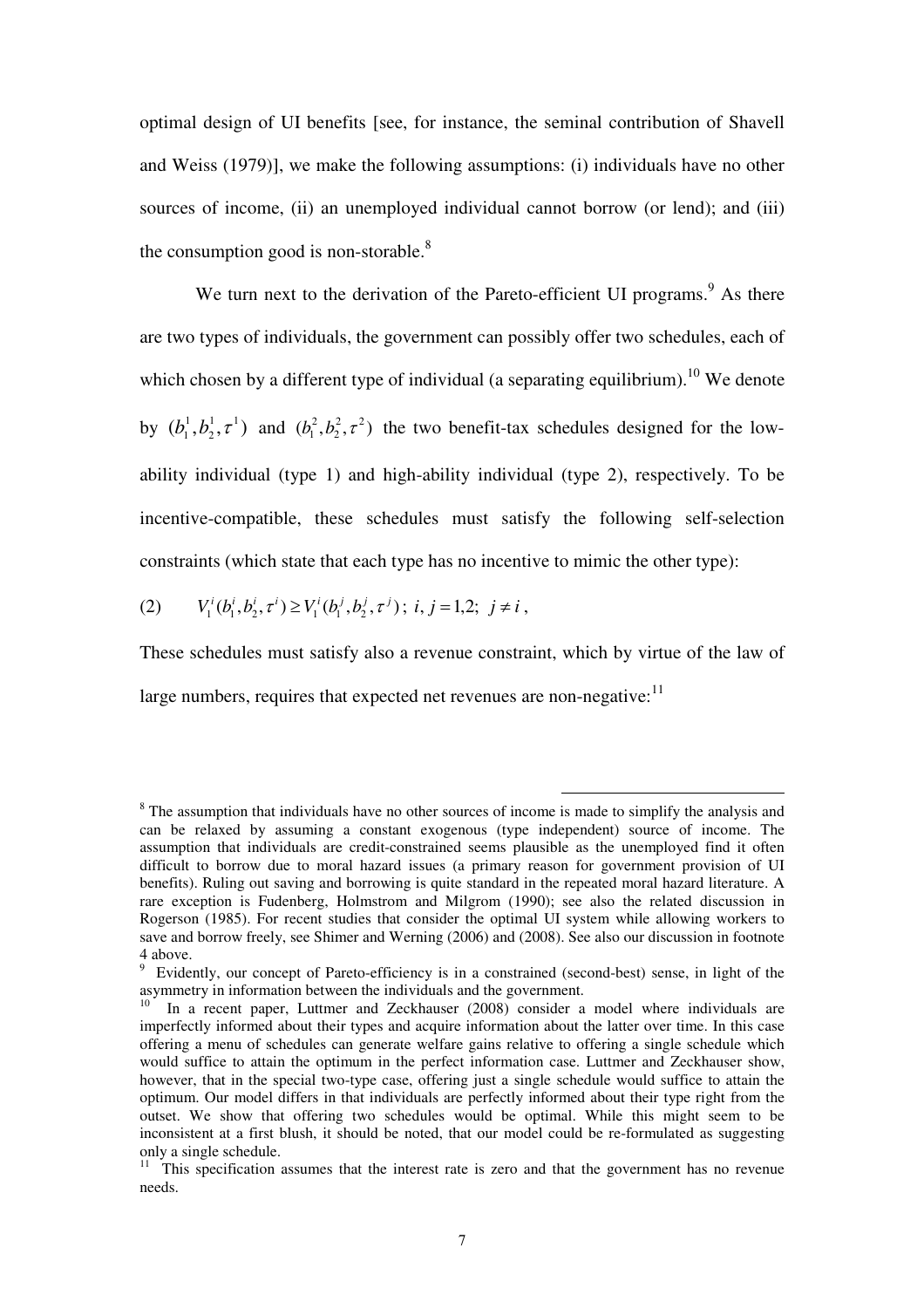(3)

$$
\sum_{i} \left[ 2 \cdot p^{i} (e_{1}^{i}) + [1 - p^{i} (e_{1}^{i})] \cdot p^{i} (e_{2}^{i}) \right] \cdot \tau^{i} - \sum_{i} \left[ [1 - p^{i} (e_{1}^{i})] \cdot b_{1}^{i} + [1 - p^{i} (e_{1}^{i})] \cdot [1 - p^{i} (e_{2}^{i})] \cdot b_{2}^{i} \right] \ge 0
$$
  
The set of Pareto-efficient UI programs consists of the set of pairs of 3-tuples,

 $[(b_{\scriptscriptstyle 1}^{\scriptscriptstyle 1}, b_{\scriptscriptstyle 2}^{\scriptscriptstyle 1}, \tau^{\scriptscriptstyle 1}), (b_{\scriptscriptstyle 1}^{\scriptscriptstyle 2}, b_{\scriptscriptstyle 2}^{\scriptscriptstyle 2}, \tau^{\scriptscriptstyle 2})]$ 2 1  $1 \nightharpoonup 1$ 2 1  $b_1^1, b_2^1, \tau^1$ ,  $(b_1^2, b_2^2, \tau^2)$ ], which maximize a weighted average of the two utilities:

(4) 
$$
W \equiv (1 - \alpha) \cdot V_1^1(b_1^1, b_2^1, \tau^1) + \alpha \cdot V_1^2(b_1^2, b_2^2, \tau^2),
$$

subject to the self-selection constraints in (2) and the revenues constraint in (3), where  $0 \le \alpha \le 1$  is the social welfare weight assigned to type-2 individuals.

## **3. Properties of the Pareto-Efficient UI Programs**

 An interesting preliminary question is whether a Pareto-efficient UI program must offer two distinct schedules (a separating equilibrium) or just a single schedule (a pooling equilibrium). Our first result establishes indeed that a Pareto-efficient UI program necessarily involves a separating equilibrium. Furthermore, we show, that when the social welfare function [in equation (4)] is sufficiently egalitarian (that is,  $\alpha$ is small enough), then the corresponding Pareto-efficient UI program has a binding incentive compatibility constraint for the high-search ability (type 2) individual. Formally,

Lemma: (i) A Pareto-efficient UI program must have a separating equilibrium.

(ii) For a sufficiently egalitarian social welfare function, the incentive compatibility constraint of the high search-ability individual is binding in the Pareto-efficient UI program.

# **Proof:** See Appendix A. ■

 The intuition for these results is as follows. In general the government would prefer to tailor-make a distinct policy for each type of individuals. As this is infeasible in practice, the government can employ observable differences across individuals in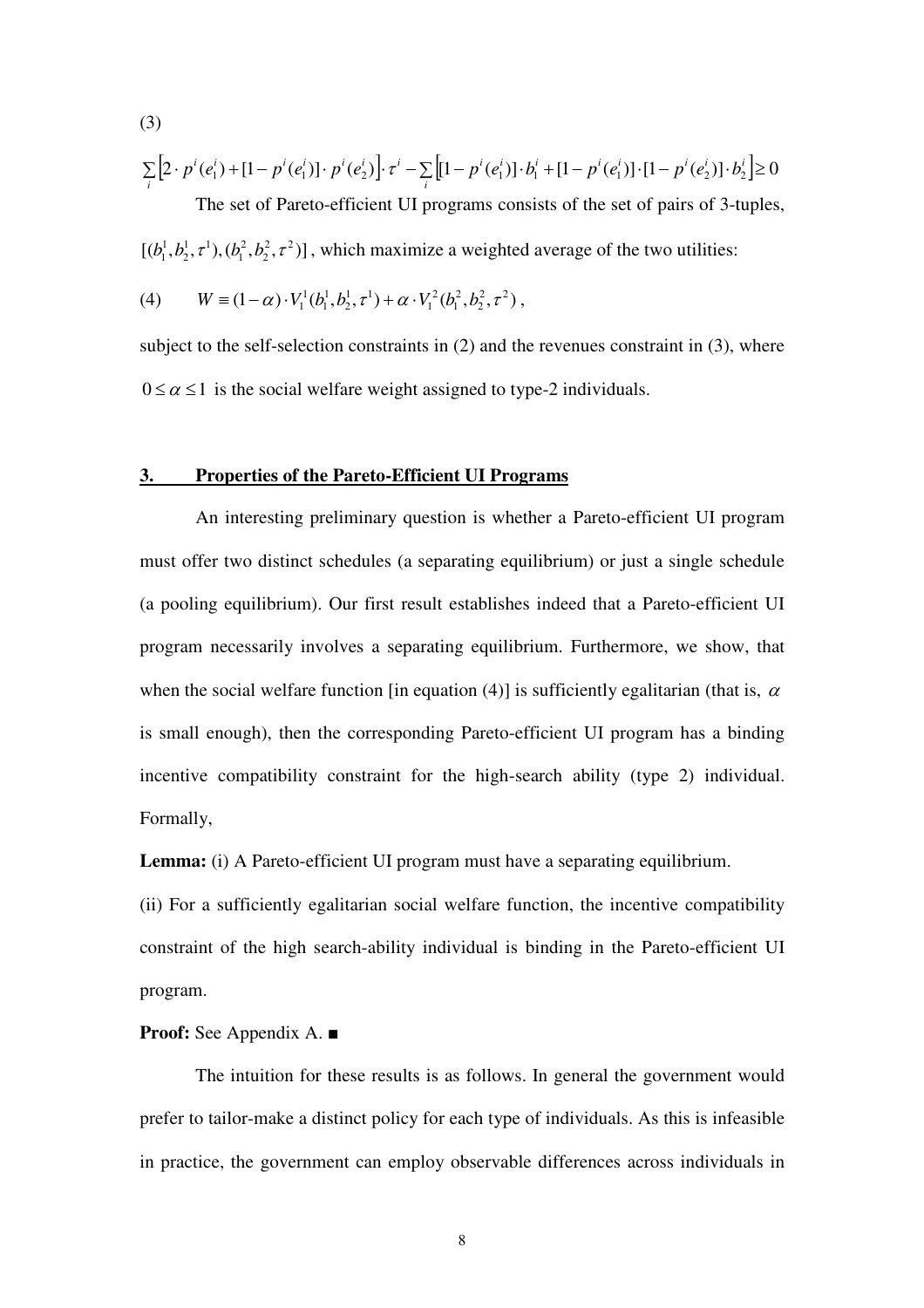order to partially tailor-make policies for individuals. In our case this takes the form of offering two different time sequences of benefits (i.e., two separate UI benefit schedules) employing the differences in time-preferences across the two individuals. The second part of the lemma follows from the assumed egalitarianism: if the said incentive compatibility constraint is not binding, the government can take some more from the rich and give to the poor.

Now, we turn to our main point: under some conditions a Pareto-efficient UI program which favors the low-ability individual must offer this individual a schedule with rising benefits over time; whereas the high-ability individual is still offered a schedule with declining benefits over time.<sup>12</sup> More specifically, two conditions are required. First, the social welfare weight ( $\alpha$ ) assigned to the high search-ability individual (type 2) is small. Second, the search disincentive effect on the low searchability individual (type 1) in period 2, caused by the UI system, is rather small. Formally, we measure this disincentive effect by the term  $\Delta^1(b_2^1)$  $\Delta^1(b_2^1)$ , where 1 2 1 2 1 2  $1 - 2n^1$  $\Delta^1(b_2^1) \equiv \partial p^1/\partial e_2^1 \cdot \partial e_2^1/\partial b_2^1$  denotes the effect of a small increase in the benefit  $(b_2^1)$ offered to a type-1 individual during her second period of unemployment on her probability to find a job, evaluated at the individual optimum. In the exponential case, given by  $p(e) = 1 - \exp(-\gamma e)$ , where  $\gamma > 0$ , this would amount to assuming that  $\gamma$  is sufficiently large. Formally,

**Proposition:** Let the weight assigned to the high-ability individual (that is,  $\alpha$ ) be sufficiently small. Let  $(b_1^1, b_2^1, \tau^1)$ 2 1  $b_1^1, b_2^1, \tau^1$  and  $(b_1^2, b_2^2, \tau^2)$ 2 2  $b_1^2, b_2^2, \tau^2$ ) constitute a Pareto-efficient UI program associated with this  $\alpha$ . Suppose further, that the second-period distortion of

 $12$  It is worth noting that when UI programs are restricted to a single schedule (pooling equilibrium), one can show that Pareto-efficiency would imply that benefits should decline over time.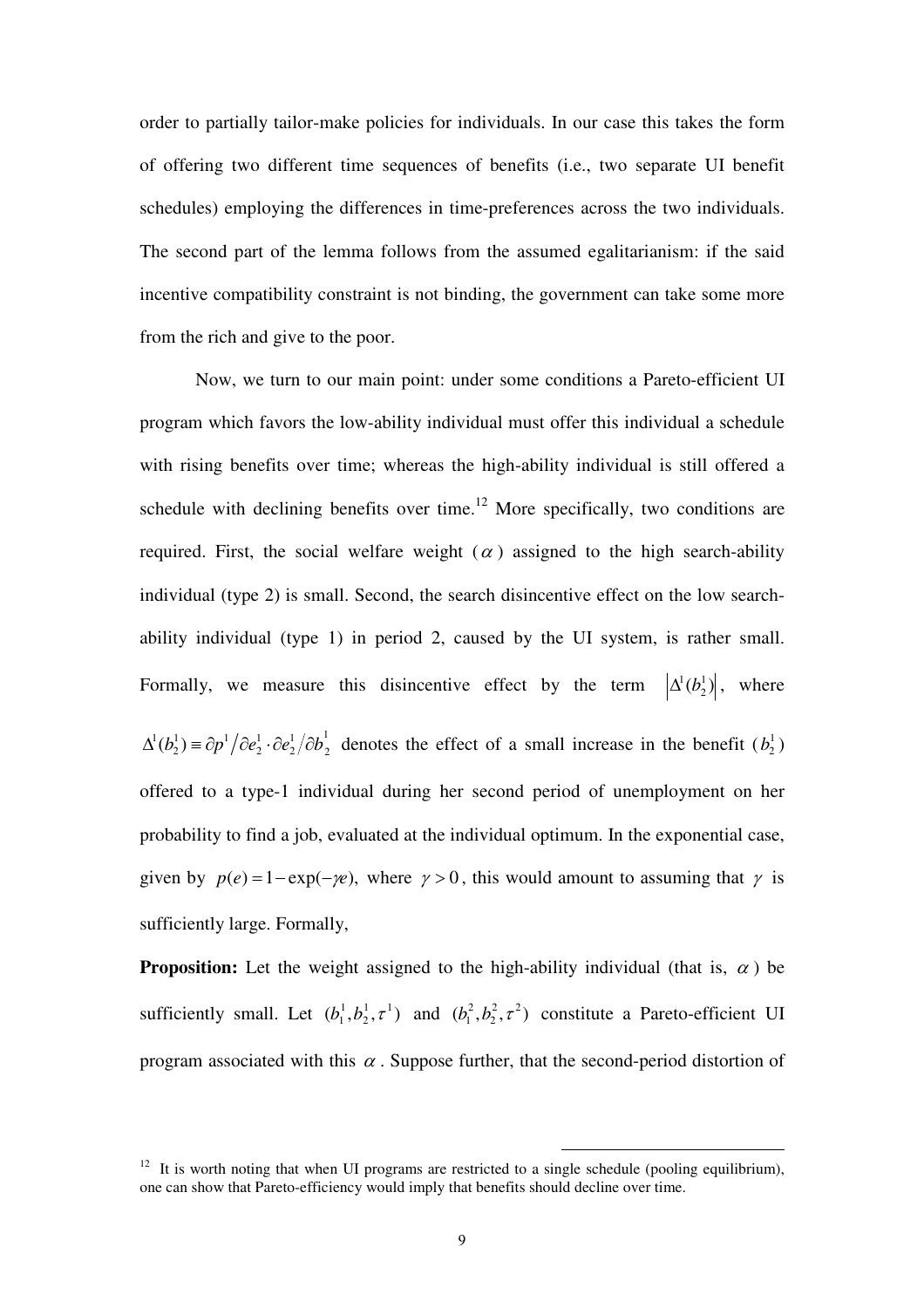the low-ability individual search incentives caused by the UI program [that is,  $\Delta^1(b_2^1)$  $\Delta^{\! 1}(b_2^1)\,]$ is sufficiently small. Then,  $b_1^1 < b_2^1$ 1  $b_1^1 < b_2^1$  and  $b_1^2 > b_2^2$ 2  $b_1^2 > b_2^2$ .

# **Proof:** See Appendix A. ■

 The rationale for this result is as follows. In general, bearing on the optimal tax literature, one would like to reduce the distortion as much as possible for the highability individual [see Sadka (1976)]. The reason being the fact that it is the constraint that the high-ability individual will not mimic her low-ability counterpart (and, thereby, enjoy the transfer accorded to her) that is binding, and not the converse one (recall, that in general the government redistributes from the rich to the poor). Thus, there is no reason to distort (at the margin) the choice of the high-ability individual. In contrast, distorting the choice of the low-ability individual is required in order to disincentivize mimicking by the high-ability individual. In the UI context, reducing the distortion amounts to mitigating the moral hazard problem. As the UI literature suggests, this can be achieved by offering a schedule with declining benefits over time for the high-ability individual. A declining schedule for the low-ability individual would also serve the purpose of mitigating the moral hazard problem. However, for the low-ability individual there is also another consideration. In analogy to the optimal tax literature, allowing benefits to rise over time enables the government to mitigate the binding incentive constraint of the high-ability type (discouraging her from choosing the schedule designed for the low-ability individual); see part (ii) of the lemma.<sup>13</sup> The reason for this derives from the fact that the marginal rate of substitution between the benefit levels in the two periods is higher for the high-ability individual, as she is less likely to remain unemployed in the second period,

 $13$  When this second consideration is absent, as is indeed the case when the two individuals are identical, our setting replicates the standard result in the literature of declining UI benefits over time [e.g., Shavell and Weiss (1979)]; for a proof see Appendix A.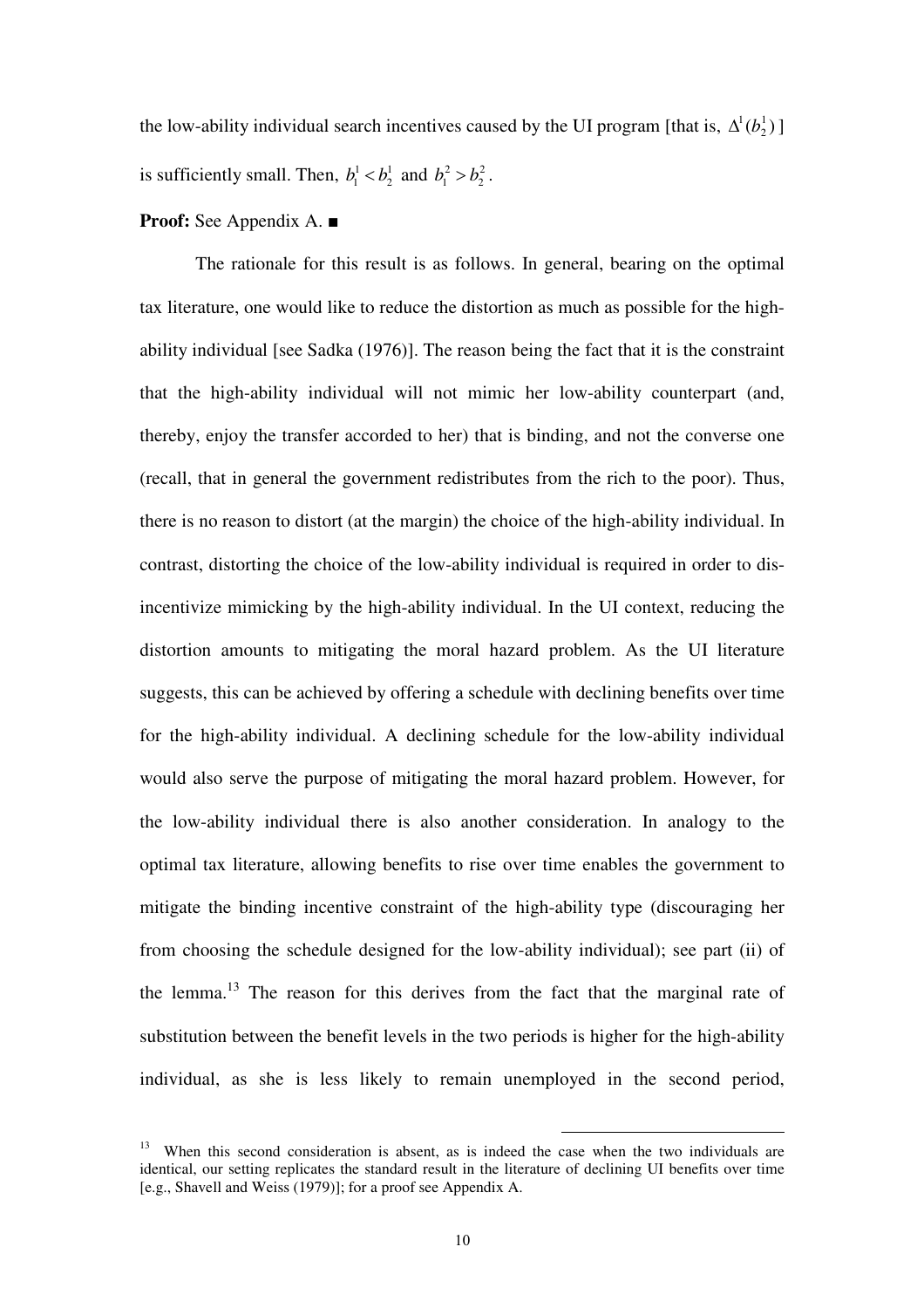conditional on being unemployed in the first period. By mitigating this constraint, the government can raise the utility of the low-ability individual at the expense of the high-ability individual, which is desirable when  $\alpha$  is sufficiently small. Thus, when the distortion of the search incentive of the low-ability individual caused by a rising schedule is small enough, the "re-distribution" motive dominates, and it is Paretoefficient to offer the low-ability individual a schedule with rising benefits over time.<sup>14</sup> Note that we focus on the distortion of the search-effort incentive of the low-ability individual in the second period, because the distortion is more pronounced then. To see this, note that the first period effort is affected by the benefit levels in both periods; thus, as the UI benefit for this individual is lowered in the first period and raised in the second period, the combined effect on the first period effort is rather small. In contrast, the second period effort is affected only by the benefit level in the second period (which was raised). This clearly induces the individual to exert lower search efforts in the second period.

#### **4. Conclusions**

The primary goal of UI programs is to provide a tool for consumption smoothing over periods of employment and unemployment. A key result in the literature suggests that so as to mitigate the moral hazard effects inherent to such programs, due to the asymmetry in information, benefits should decline over time. Indeed, UI programs in most industrial countries follow this pattern.

 The result that benefits should decline over time dwells on several assumptions; notably, that individuals are homogenous. In this paper, we re-examine

<sup>&</sup>lt;sup>14</sup> This idea of searching for additional policy tools aimed at mitigating incentive compatibility constraints in order to enhance welfare lies at the core of the second-best policy design literature that followed the seminal works of Diamond and Mirrlees (1971) and Mirrlees (1971). For instance, Diamond and Mirrlees (1978) show that taxing the returns to saving can mitigate the incentive compatibility constraint, thereby improving the disability insurance system.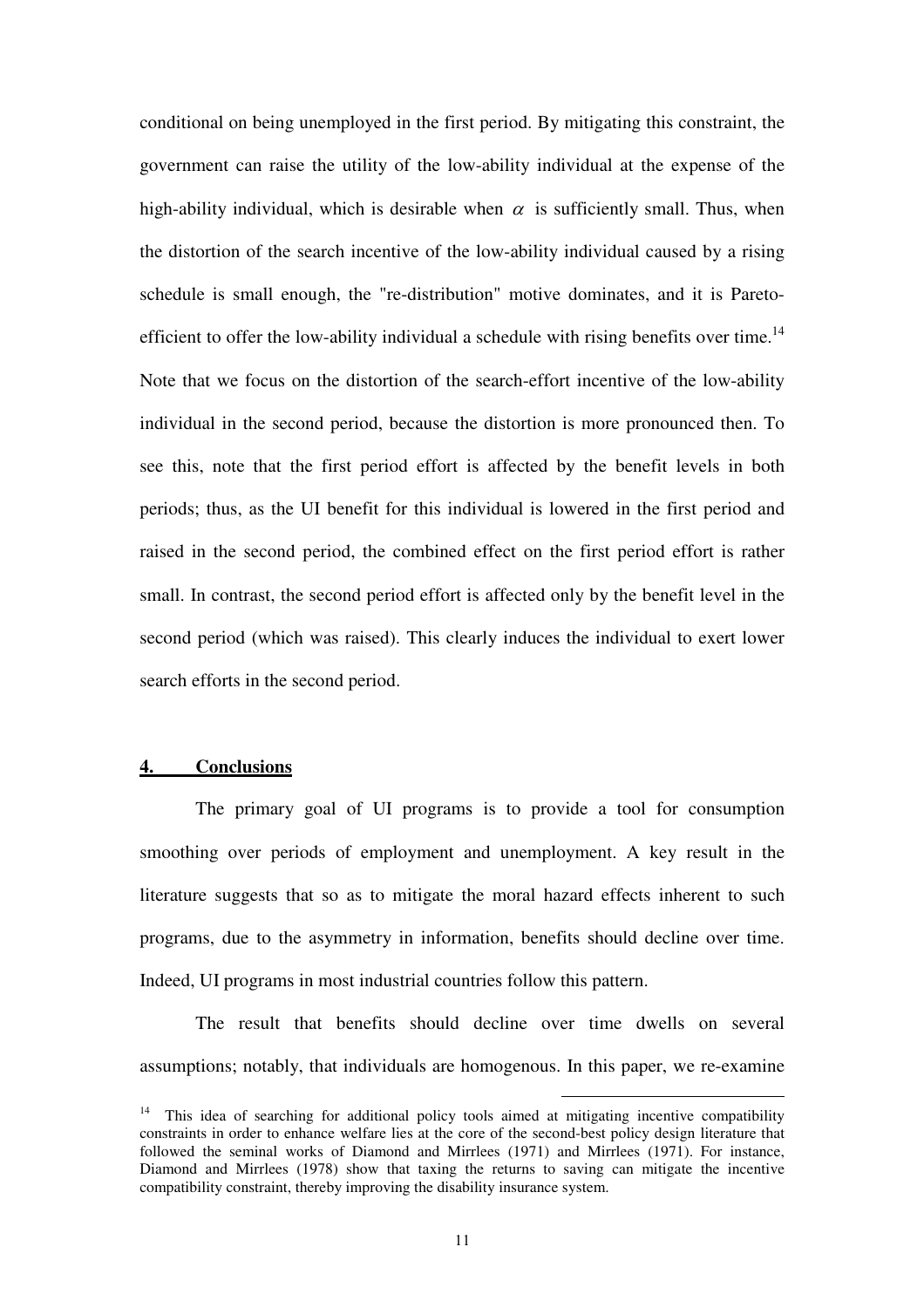this result in the context of heterogeneous individuals.<sup>15</sup> We suggest that Paretoefficient UI programs generally offer a variety of benefit-contribution schedules (separating equilibria). More importantly, Pareto-efficient UI programs which favor the low search-ability workers may offer the latter schedules with rising benefits over time.

<sup>&</sup>lt;sup>15</sup> Our main goal was to show that this result hinges critically on the assumption of homogenous Dur main goal was to show that this result images erroring on the assumption of remegner individuals. For this purpose, we chose a setting which deviates from the homogenous benchmark in the simplest possible way; namely, a setting with two types of individuals (and two periods only).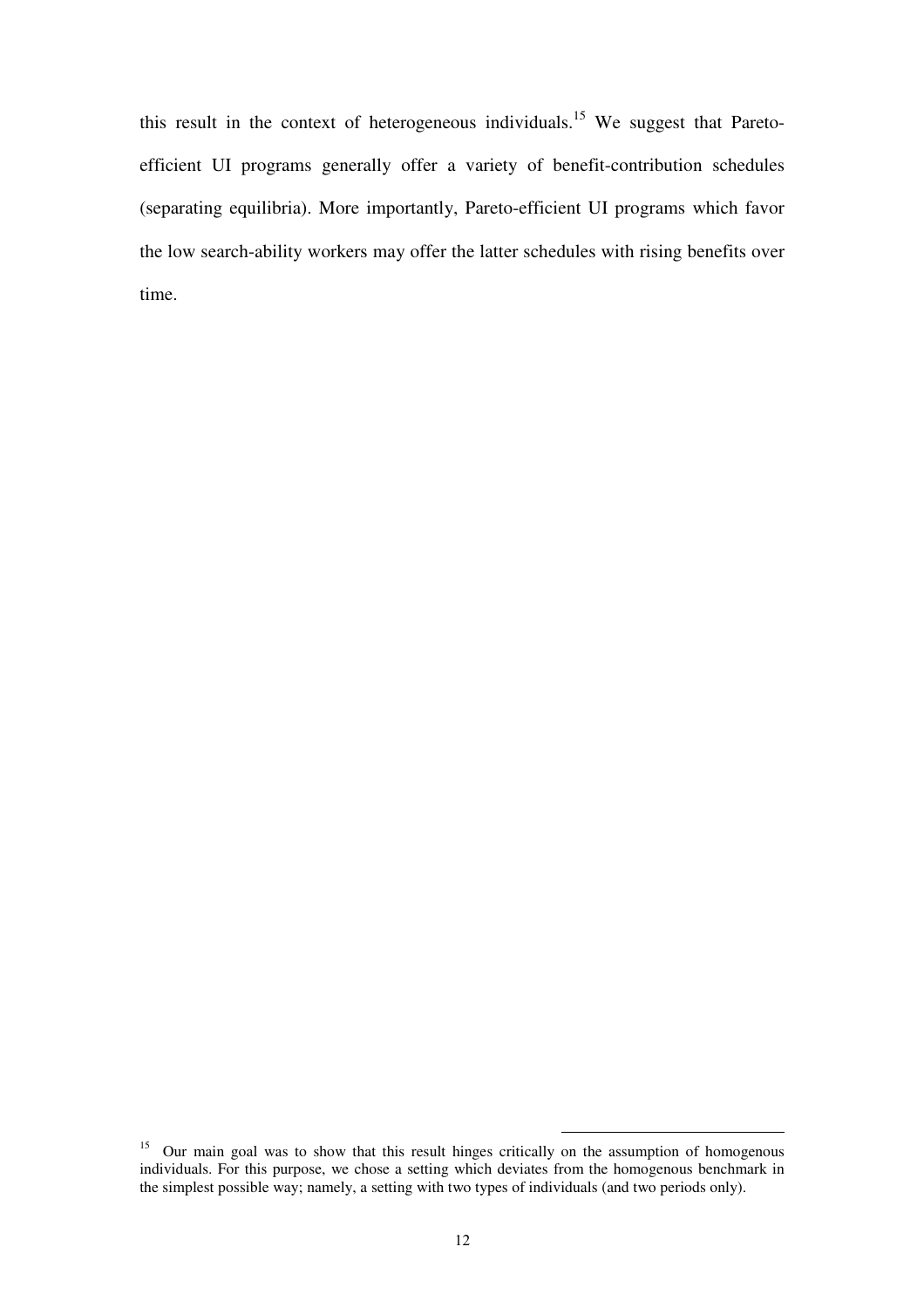## **References**

Akerlof, G. (1978). "The Economics of Tagging as Applied to the Optimal Income Tax," American Economic Review 68, 8-19.

Baily, M. (1978), "Some Aspects of Optimal Unemployment Insurance", Journal of Public Economics, 10, 379-402

Blumkin, T., Y. Hadar and E. Yashiv (2005), "Firm Productivity Dispersion and the Matching Role of UI Policy", IZA Discussion Paper # 1733

Cremer, H., M. Marchand and P. Pestieau (1996), "The Optimal Level of Unemployment Insurance Benefits in a Model of Employment Mismatch", *Labor Economics*, 2, 407-420

Dimaond, P. and J. Mirrlees (1971), "Optimal Taxation and Public Production I: Production Efficiency", *American Economic Review*, 61, 8-27

Dimaond, P. and J. Mirrlees (1971), "Optimal Taxation and Public Production II: Tax Rules", *American Economic Review*, 61, 261-278

Dimaond, P. and J. Mirrlees (1978), "Model of Social Insurance with Variable Retirement ", Journal of Public Economics, 10, 295-336

Flemming, J. (1978), "Aspects of Optimal Unemployment Insurance: Search, Leisure, Savings and Capital Market Imperfections", *Journal of Public Economics*, 10, 403- 425

Fredriksson, P. and B. Holmlund (2001), "Optimal Unemployment Insurance in Search Equilibrium", Journal of Labor Economics, 19, 370-399

Fudenberg, D., B. Holmstrom and P. Milgrom (1990), "Short-Term Contracts and Long-Term Agency Relationships", Journal of Economic Theory, 51, 1-31

Hopenhayn, H. and J. Nicolini (1997), "Optimal Unemployment Insurance", *Journal of Political Economy*, 105, 412-438

13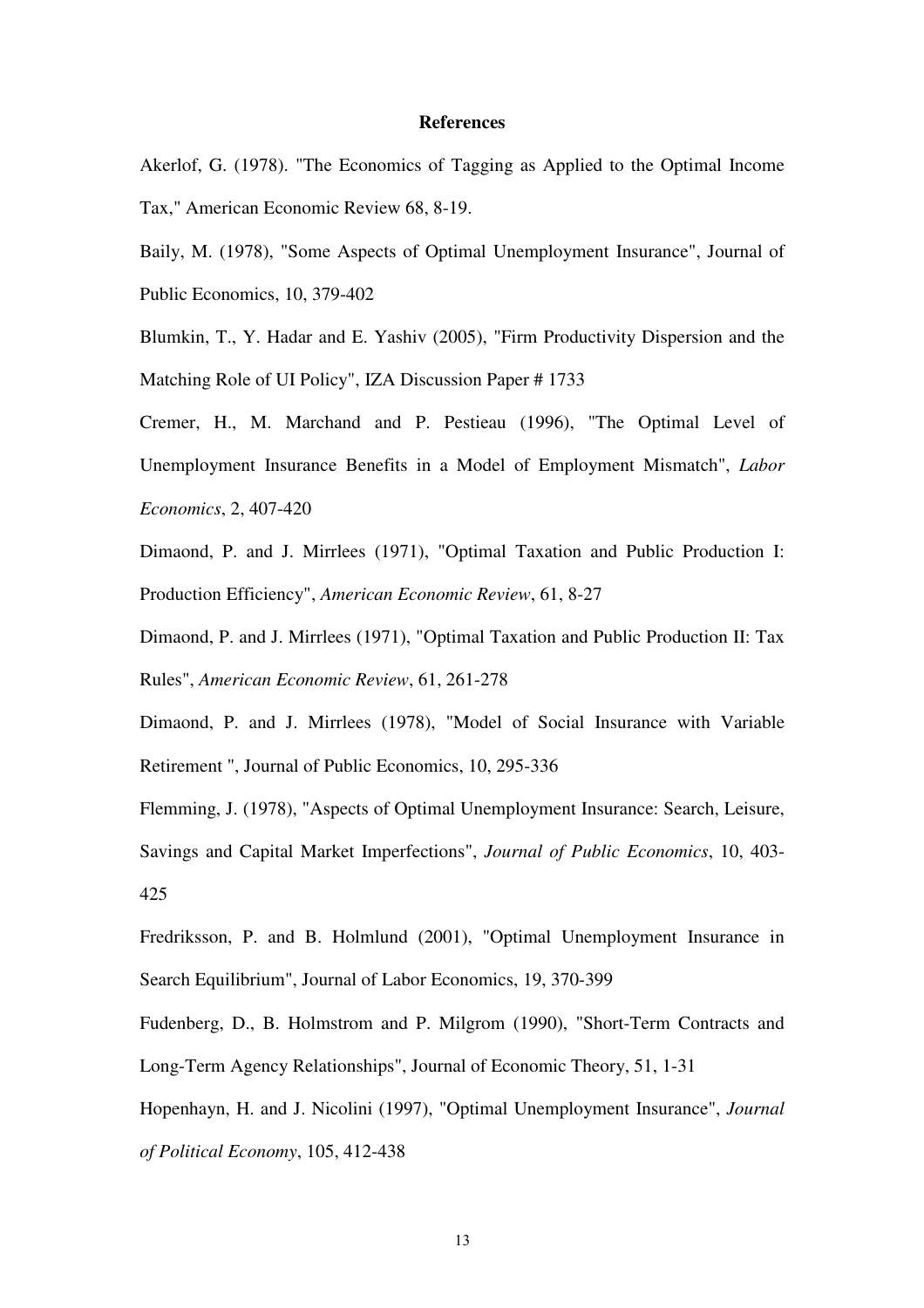Karni, E. (1999), "Optimal Unemployment Insurance – A Survey", Southern Economic Journal, 66, 442-465

Luttmer, E. and R. Zeckhauser (2008), "Schedule Selection by Agents: From Price Plans to Tax Tables", NBER Working Paper # 13808

- Mirrlees, J. (1971) "An Exploration in the Theory of Optimum Income Taxation", Review of Economic Studies, 38, 175-208
- Petrongolo, B. (2001), "Re-employment Probabilities and Returns to Matching",
- Journal of Labor Economics, 19, 716-741

Rogerson, W. (1985), "Repeated Moral Hazard", Econometrica, 53, 69-76

Sadka, E. (1976), "On Income Distribution, Incentive Effects and Optimal Income

Taxation", Review of Economic Studies, 43, 261-268

Saez, E. (2002), "Optimal Income Transfer Programs: Intensive versus Extensive

Labor Supply Responses", Quarterly Journal of Economics, 117, 1039-1073

Shavell, S. and L. Weiss (1979), "The Optimal Payment of Unemployment Insurance over Time", Journal of Political Economy, 87, 1347-1362

Shimer, R. and I. Werning (2006), "On the Optimal Timing of Benefits with Heterogeneous Workers and Human Capital Depreciation", MIT Working Paper 06- 12

Shimer, R. and I. Werning (2008), "Liquidity and Insurance for the Unemployed", American Economic Review, forthcoming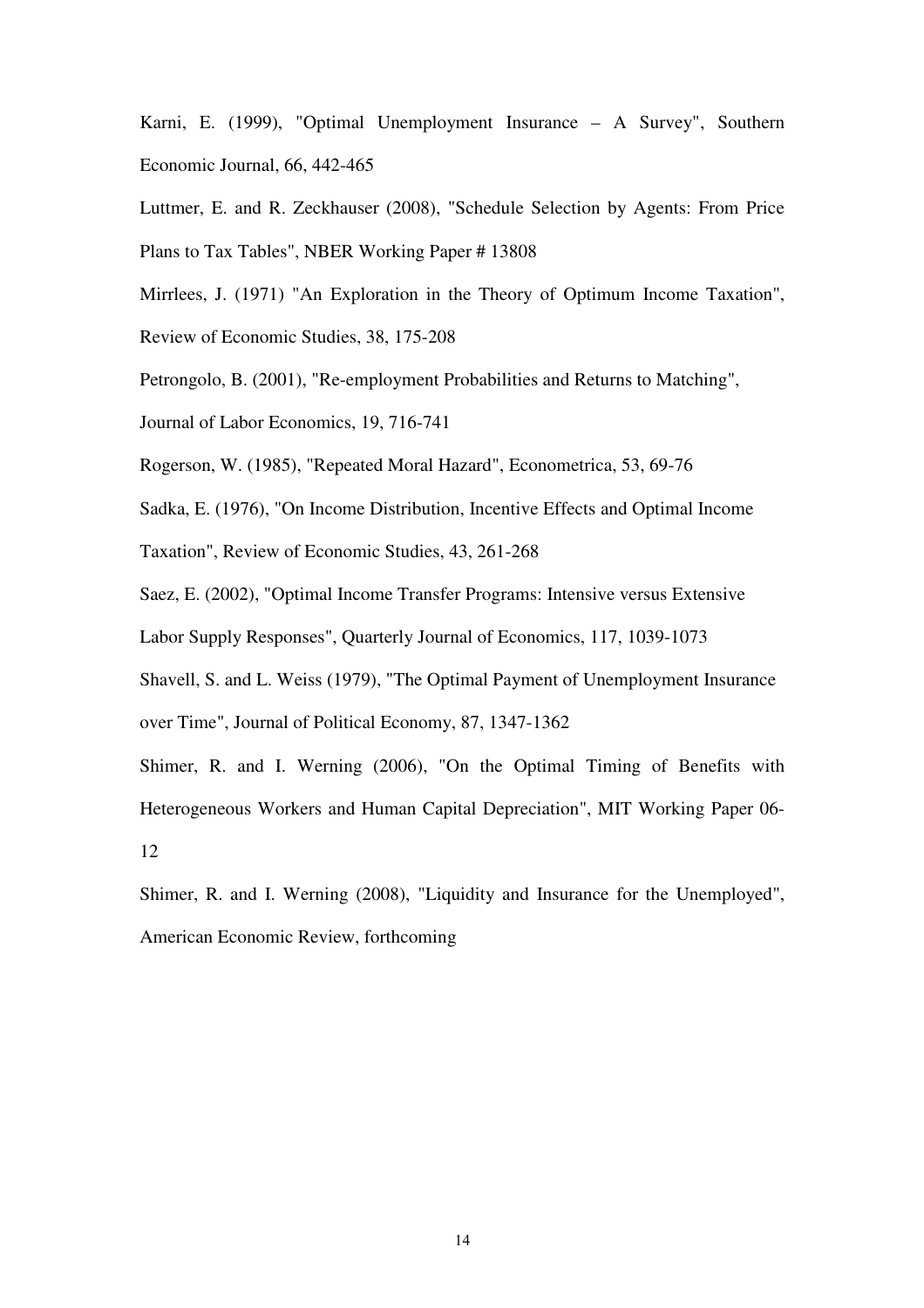## **Appendix A: Proofs**

#### **1. Proof of the Lemma**

(i) We first turn to establish a simple claim which will be used in the proof. For this purpose we introduce a new piece of notation: we denote by  $\Delta^i(b_2) = \partial p^i / \partial e_2^i \cdot \partial e_2^i / \partial b_2$  the effect of a small increase in the benefit (*b*<sub>2</sub>) offered to a type-*i* individual during her second period of unemployment on her probability to find a job, evaluated at the individual optimal choice.

**Claim:**  $\Delta^1(b_2) \geq \Delta^2(b_2)$ .  $\Delta^1(b_2) \geq \Delta^2(b_2)$ 

**Proof of the Claim:** The first order condition for the type-*i* individual optimization (with respect to search effort in the second period) implies:

(A1) 
$$
a^i \cdot p^i(e_2^i) \cdot [u(w-\tau)-u(b_2)]-1=0
$$
.

Fully differentiating the expression in  $(A1)$  with respect to  $b_2$ , employing  $(A1)$  and rearranging yields:

(A2) 
$$
\Delta^{i}(b_2) = u'(b_2) / [u(w - \tau) - u(b_2)]^2 \cdot [p'(e_2') / p''(e_2')] .
$$

Strict concavity of the function  $p(e)$  immediately implies that  $e_2^2 > e_2^1$ 2  $e_2^2 > e_2^1$ , as  $a^2 > a^1$ . The claim follow then by virtue of our assumption that  $d[-p'](e)/p'(e)]/de \leq 0$ .■

We turn next to prove the first part of the lemma. The proof will be by way of contradiction. Let the optimal solution be a pooling equilibrium. Denote the optimal schedule by  $(b_1, b_2, \tau)$ . Differentiating the indirect utility in (1) with respect to  $b_1$  and  $b_2$ , employing the envelope theorem, implies that the marginal rate of substitution between the two benefit levels (fixing the payroll tax,  $\tau$ ) is given by:  $[1-p'(e_2')] \cdot u'(b_2)$  $'(b_1)$ 2/ $\binom{n}{2}$ 1  $p^{\iota}(e_2^{\iota})\cdot u^{\iota}(b)$  $MRS^i$  =  $\frac{u'(b)}{1 - u'(c^i)}$  $-p^i(e_2^i)\cdot$  $=\frac{a_1(b_1)}{b_1^2 + b_2^2 + b_3^2}$ . By virtue of the properties of the probability function,  $p^{i}(e)$ ,  $p^{2}(e) > p^{1}(e)$ , hence,  $|MRS^{2}| > |MRS^{1}|$ . Now, suppose that the government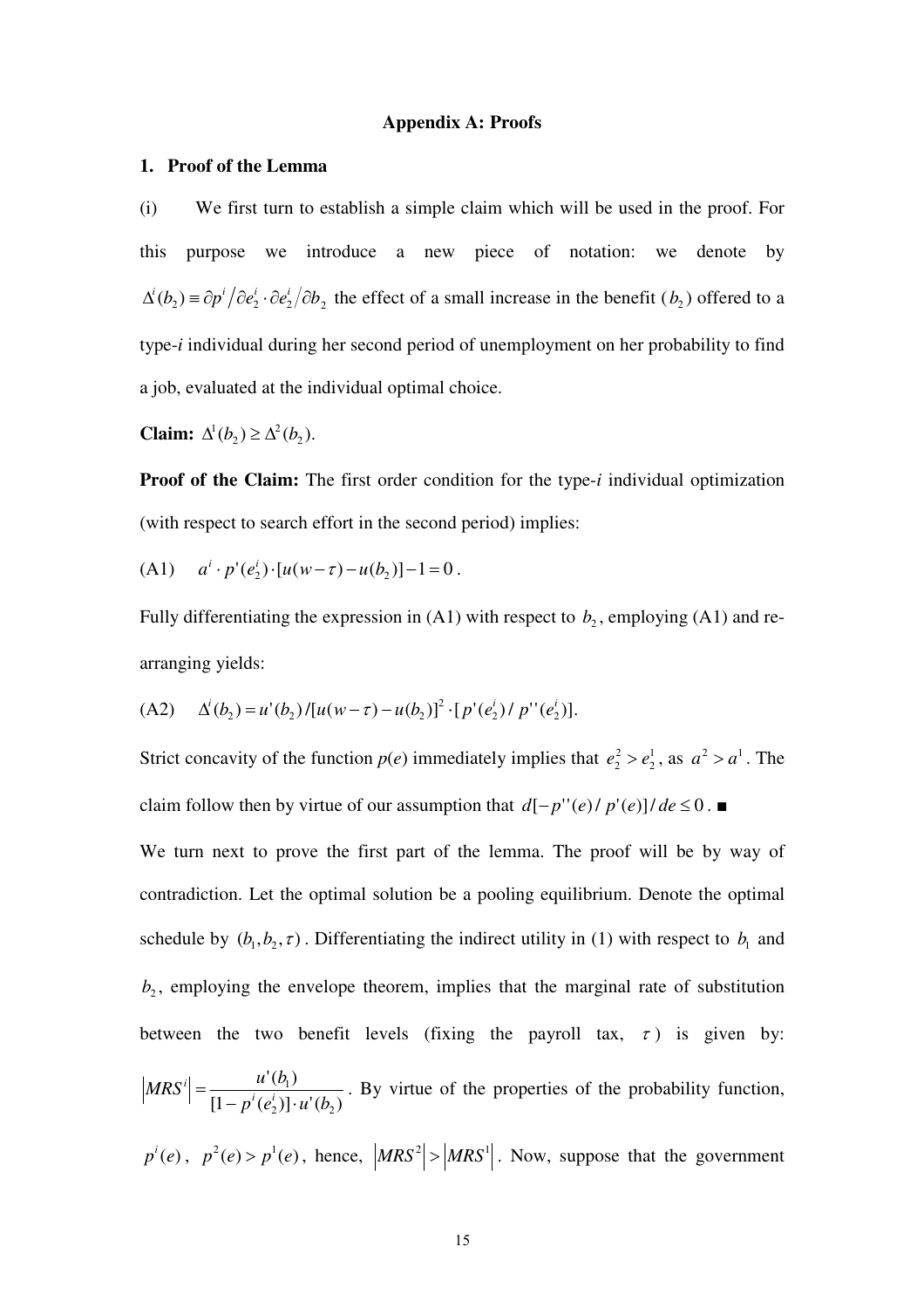offers a second schedule  $(b_1, b_2, \tau)$ , where:  $b_1 = b_1 + \varepsilon_1, b_2 = b_2 + \varepsilon_2, \quad \varepsilon_1 > 0 > \varepsilon_2$ ,  $\varepsilon_1$  and  $\varepsilon_2$  are small and  $-\varepsilon_2/\varepsilon_1 = |MRS^2|$ . That is we offer a second schedule which lies on the indifference curve of the high-ability type going through the original schedule by moving (slightly) along her indifference curve in the southeast direction (see Figure 1 in the Appendix B). By construction, the high-ability individual (type 2) will be indifferent between the two schedules, whereas the low-ability individual (type 1) will strictly prefer the original (presumably optimal) schedule to the new schedule, as her indifference curve is flatter than that of the high-ability type. Thus, the incentive constraints are still satisfied. Moreover, as we decrease the benefit to which the high-ability individual is entitled during the second period, she will increase her search effort (and hence her chances to find a job) during this period. By construction of the new schedule, the effort exerted during the first period remains the same. Differentiating the revenue constraint in (3), denoting by  $\Omega(\varepsilon_1, \varepsilon_2)$  the total effect of introducing the new schedule on the net tax revenues, it follows that:

(A3)

$$
\Omega(\varepsilon_1, \varepsilon_2) = \varepsilon_2 \cdot [1 - p^2(e_1^2)] \cdot \Delta^2(b_2) \cdot (\tau + b_2) - \varepsilon_1 \cdot [1 - p^2(e_1^2)] - \varepsilon_2 \cdot [1 - p^2(e_1^2)] \cdot [1 - p^2(e_2^2)]
$$
  
=  $\varepsilon_2 \cdot [1 - p^2(e_1^2)] \cdot [\Delta^2(b_2) \cdot (\tau + b_2) + [1 - p^2(e_2^2)] \cdot [u'(b_2)/u'(b_1) - 1]]$ 

where the equality follows by substituting the term  $-\varepsilon_2 / |MRS^2|$  for  $\varepsilon_1$ .

A necessary condition for the original schedule to be Pareto-efficient is that  $\Omega(\varepsilon_1, \varepsilon_2) \le 0$ . Otherwise, offering the new schedule will maintain the incentive constraints, attain the same level of utility (for both types) as in the original schedules, but result in a positive fiscal surplus. This surplus can be utilized to attain a Pareto improvement, by raising the level of utility at all states for both types by the same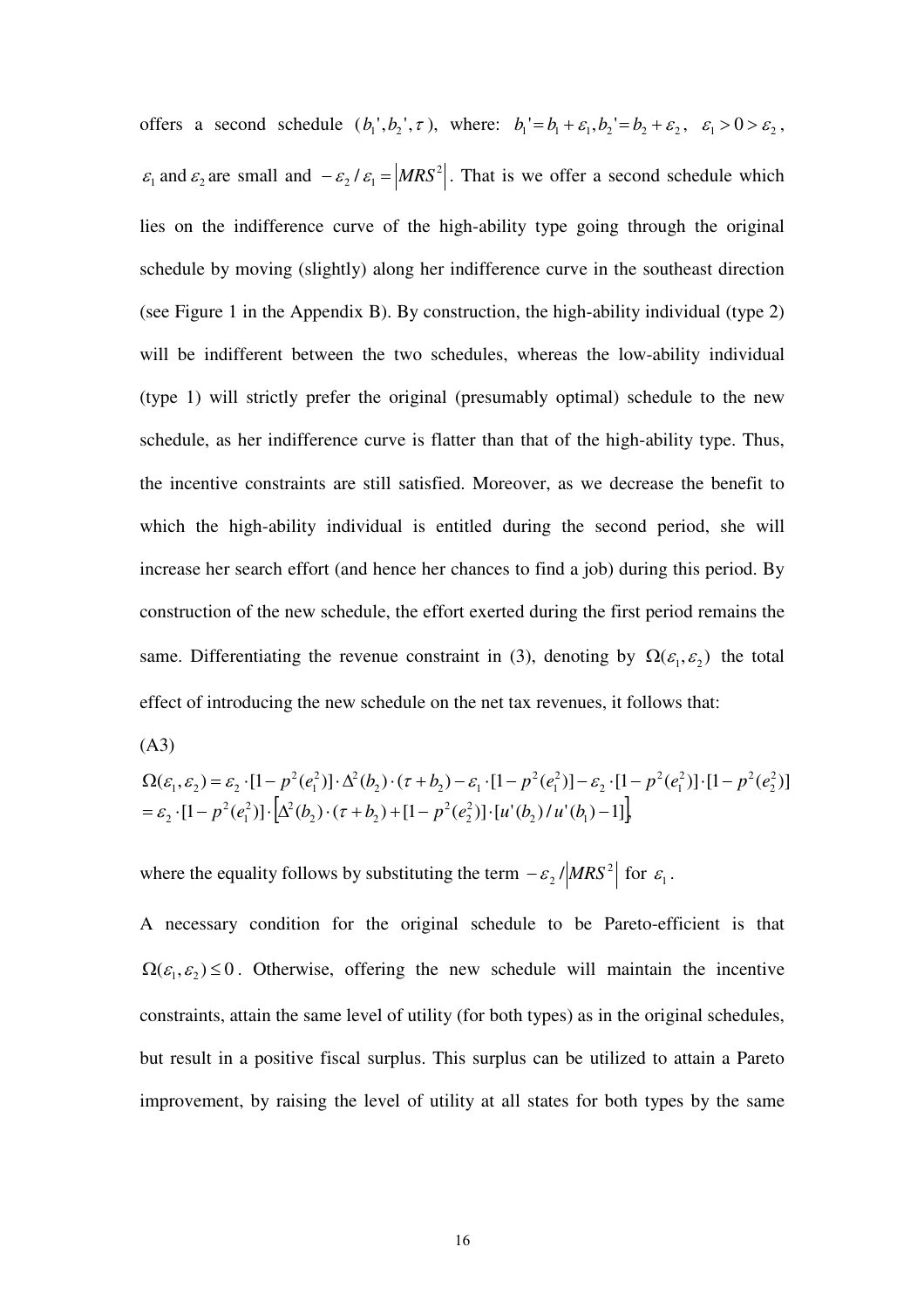arbitrarily small amount, which does not change the search and the mimicking incentives. This necessary condition implies in particular that:

(A4) 
$$
\Delta^2(b_2) \cdot (\tau + b_2) + [1 - p^2(e_2^2)] \cdot [u'(b_2)/u'(b_1) - 1] \ge 0.
$$

Now, suppose that the government is offering an alternative schedule (in addition to the original presumably Pareto-efficient schedule). Denote this new schedule by  $(b_1'', b_2'', \tau)$ , where  $b_1''=b_1 + \varepsilon_1, b_2''=b_2 + \varepsilon_2, \quad \varepsilon_2 > 0 > \varepsilon_1, \quad \varepsilon_1 \text{ and } \varepsilon_2 \text{ are small and}$  $-\varepsilon_2/\varepsilon_1 = |MRS^1|$ . This time the new schedule lies on the indifference curve of the low-ability type going through the original schedule, by moving along her curve in the north-west direction (see Figure 2 in Appendix B). By construction, the low-ability individual (type 1) will be indifferent between the two schedules, whereas the highability individual (type 2) will strictly prefer the original (presumably optimal) schedule to the new one, as her indifference curve is steeper than that of the lowability type. Thus, the two incentive constraints are satisfied. Moreover, as we increase the benefit to which the low-ability individual is entitled during the second period, she will decrease her search effort (and hence her chances to find a job) during this period. By construction of the new schedule, the effort exerted during the first period remains the same. Differentiating the revenue constraint in (3), denoting by  $\Psi(\varepsilon_1, \varepsilon_2)$  the total effect of introducing the new schedule on the net tax revenues, it follows that:

(A5)

$$
\Psi(\varepsilon_1, \varepsilon_2) = \varepsilon_2 \cdot [1 - p^1(e_1^1)] \cdot \Delta^1(b_2) \cdot (\tau + b_2) - \varepsilon_1 \cdot [1 - p^1(e_1^1)] - \varepsilon_2 \cdot [1 - p^1(e_1^1)] \cdot [1 - p^1(e_2^1)]
$$
  
=  $\varepsilon_2 \cdot [1 - p^1(e_1^1)] \cdot [\Delta^1(b_2) \cdot (\tau + b_2) + [1 - p^1(e_2^1)] \cdot [u'(b_2)/u'(b_1) - 1]]$ 

where the equality follows by substituting the term  $-\varepsilon_2 / |MRS^1|$  for  $\varepsilon_1$ .

A necessary condition for the original schedule to be Pareto-efficient is that  $\psi(\varepsilon_1, \varepsilon_2) \leq 0$ . Otherwise, offering the new schedule will maintain the incentive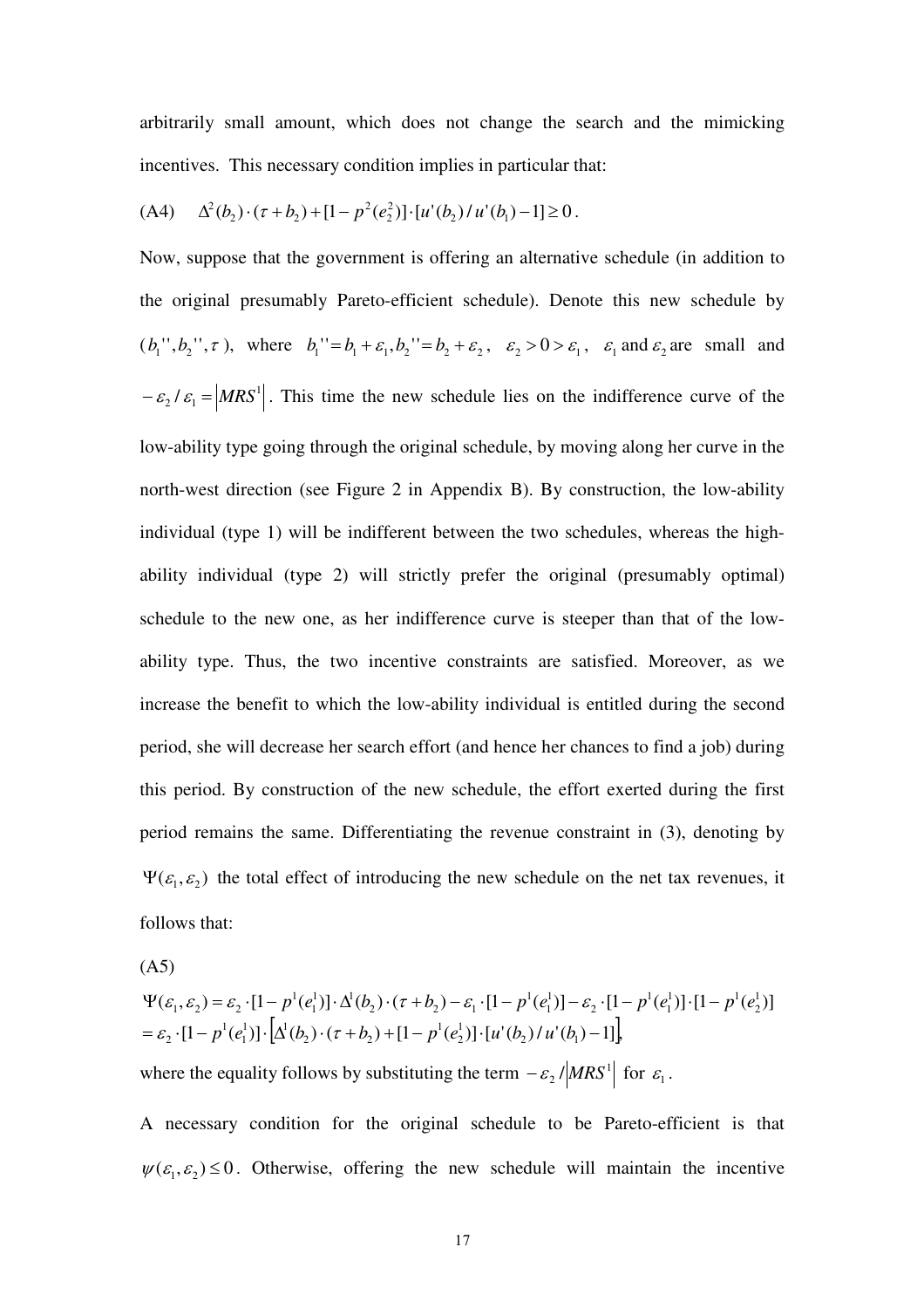constraints, attain both types the same level of utility as in the original schedules, but result in a positive fiscal surplus, which can attain a Pareto improvement. This necessary condition implies in particular that:

(A6) 
$$
\Delta^1(b_2)\cdot(\tau+b_2)+[1-p^1(e_2^1)]\cdot[u'(b_2)/u'(b_1)-1]\leq 0.
$$

Comparing the two necessary conditions (A4) and (A6) yields a contradiction, noting that by the claim  $\Delta^1(b_2) \ge \Delta^2(b_2)$ 2  $\Delta^1(b_2) \geq \Delta^2(b_2)$ ;  $p^1(e_2^1) < p^2(e_2^2)$ 2  $1^{1}$   $\sim$   $n^{2}$ 2  $p^{1}(e_2^1) < p^{2}(e_2^2)$ , by virtue of the properties of the probability function; and,  $u'(b_2)/u'(b_1) - 1 > 0$ , by virtue of condition (A4). This completes the proof of part (i). ■

(ii) We turn to prove that when the social welfare function is sufficiently egalitarian (that is,  $\alpha$  is small enough), then the corresponding Pareto-efficient UI program has a binding incentive compatibility constraint for the high-search ability (type 2) individual. By the first part of the lemma we know that any Pareto-efficient UI program must offer two distinct benefit-tax schedules to the two types of individuals. Fix some small  $\alpha$  and let the corresponding Pareto-efficient pair of schedules be given by  $(b_1^1, b_2^1, \tau^1)$ 2  $b_1^1, b_2^1, \tau^1$  and  $(b_1^2, b_2^2, \tau^2)$ 2 2  $b_1^2, b_2^2, \tau^2$ ). Now suppose by way of contradiction that the incentive compatibility constraint of the high-ability (type 2) individual is not binding. By virtue of continuity one can slightly reduce the benefit levels offered to the high-ability individual in both periods  $(b_1^2, b_2^2)$ 2  $b_1^2, b_2^2$ ), without affecting her mimicking incentives. This slight modification creates a fiscal surplus. The reason for this is twofold: (i) a mechanical effect associated with the cut in benefit levels; (ii) a behavioral effect associated with inducing the high-ability individual to exert higher search efforts in both periods. The surplus can be used to raise the utility level of both agents without violating the two incentive constraints [e.g., this goal can be achieved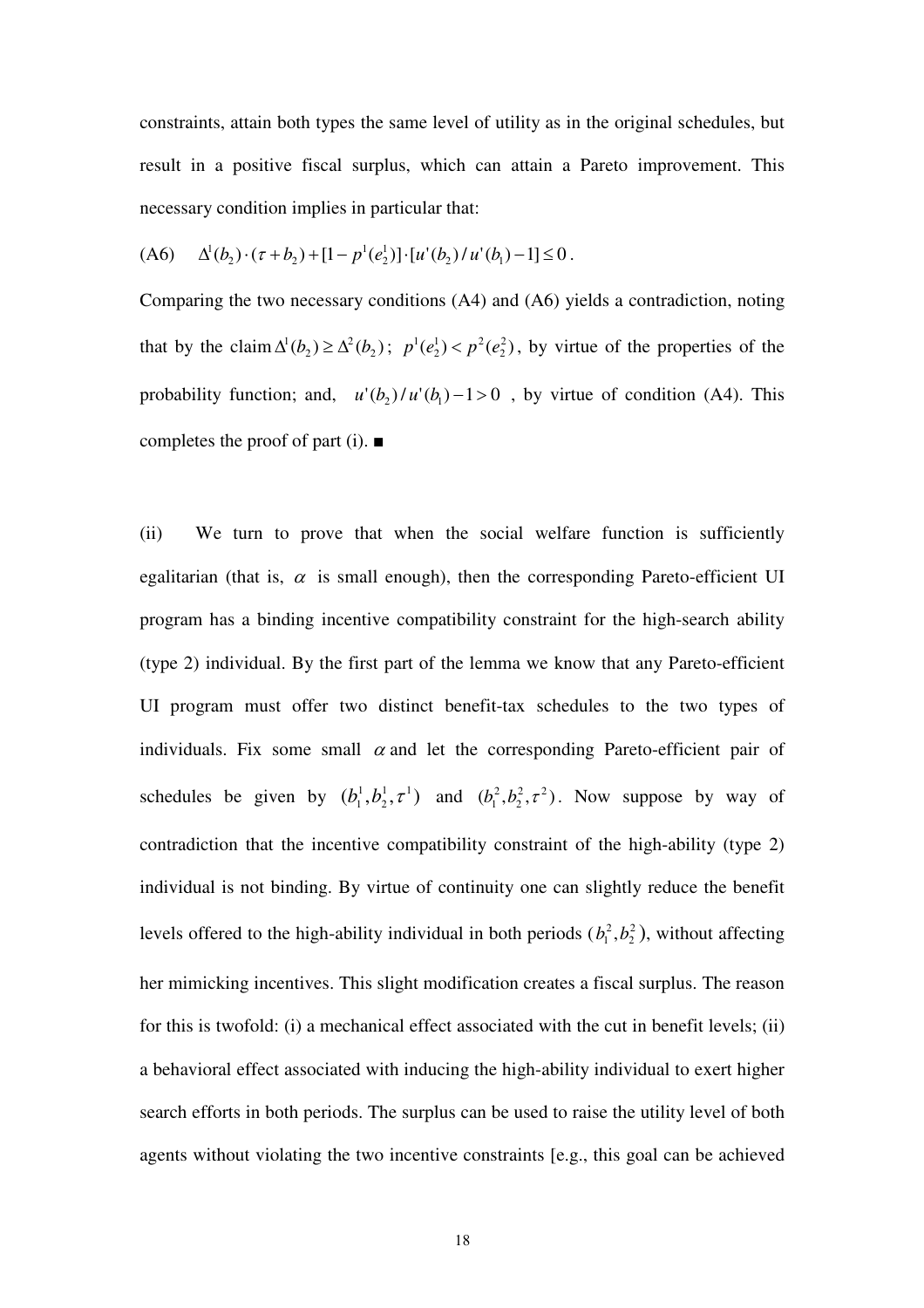by raising the utility of both individuals in each state of nature (employed and unemployed) and each period, by the same amount). All in all (following the combined change in the two original schedules) we obtain an increase in the utility derived by low-ability (type-1) individual; and, a decrease in the utility derived by the high-ability (type-2). For low enough values of  $\alpha$  (the weight assigned to the highability type), this implies an increase in social welfare. Note, that for high values of  $\alpha$ , this modification will rather give rise to a decrease in social welfare. This completes the proof.■

# **2. Proof of the Proposition**

We first prove that in the Pareto-efficient UI program,  $b_1^1 < b_2^1$ 1  $b_1^1 < b_2^1$ , for sufficiently small values of  $\alpha$ .

Let  $(b_1^1, b_2^1, \tau^1)$ 2  $b_1^1, b_2^1, \tau^1$  and  $(b_1^2, b_2^2, \tau^2)$ 2 2  $b_1^2$ ,  $b_2^2$ ,  $\tau^2$ ) denote the two Pareto-efficient benefit-tax schedules designed for the low-ability individual (type 1) and high-ability individual (type 2), respectively. Now consider the following two alternative schedules, denoted by  $(\tilde{b}_1^1, \tilde{b}_2^1, \tilde{\tau}^1)$ 2 1  $\tilde{b}_1^1$ ,  $\tilde{b}_2^1$ ,  $\tilde{\tau}^1$ ) and  $(\tilde{b}_1^2, \tilde{b}_2^2, \tilde{\tau}^2)$ 2 2  $b_1^2$ ,  $b_2^2$ ,  $\tilde{\tau}^2$ ), obtained by small perturbations around the original schedules, where:

(i) 
$$
\tilde{b}_1^1 = b_1^1 + \varepsilon_{11}, \tilde{b}_2^1 = b_2^1 + \varepsilon_{12}
$$
 and  $\tilde{\tau}^1 = \tau^1$ ;  
\n(ii)  $\tilde{b}_1^2 = b_1^2 + \varepsilon_{21}, \tilde{b}_2^2 = b_2^2 + \varepsilon_{22}$  and  $\tilde{\tau}^2 = \tau^2 + \varepsilon_2$ ,  
\n(iii)  $\varepsilon_{11} < 0, \varepsilon_{12} > 0, \varepsilon_{21} < 0, \varepsilon_{22} < 0$  and  $\varepsilon_2 > 0$ ,  
\n(iv)  $-u'(w - \tau^2) \cdot \varepsilon_2 = u'(b_2^2) \cdot \varepsilon_{22} = u'(b_1^2) \cdot \varepsilon_{21}$ ,  
\n(v)  $u'(b_1^1) \cdot \varepsilon_{11} + u'(b_2^1) \cdot [1 - p^1(e_{12}^1)] \cdot \varepsilon_{12} = 0$ ,  
\n(vi)  $-2 \cdot u'(w - \tau^2) \cdot \varepsilon_2 = [1 - p^2(e_{11}^2)] \cdot [u'(b_1^1) \cdot \varepsilon_{11} + u'(b_2^1) \cdot [1 - p^2(e_{12}^2)] \cdot \varepsilon_{12}]$ 

where  $e_{1,t}^{i}$  denotes the optimal effort exerted at time *t* by type *i*, when faced with the schedule designed for the low-ability individual (type 1). In words, we slightly shift the schedule designed for the low-ability individual along her indifference curve in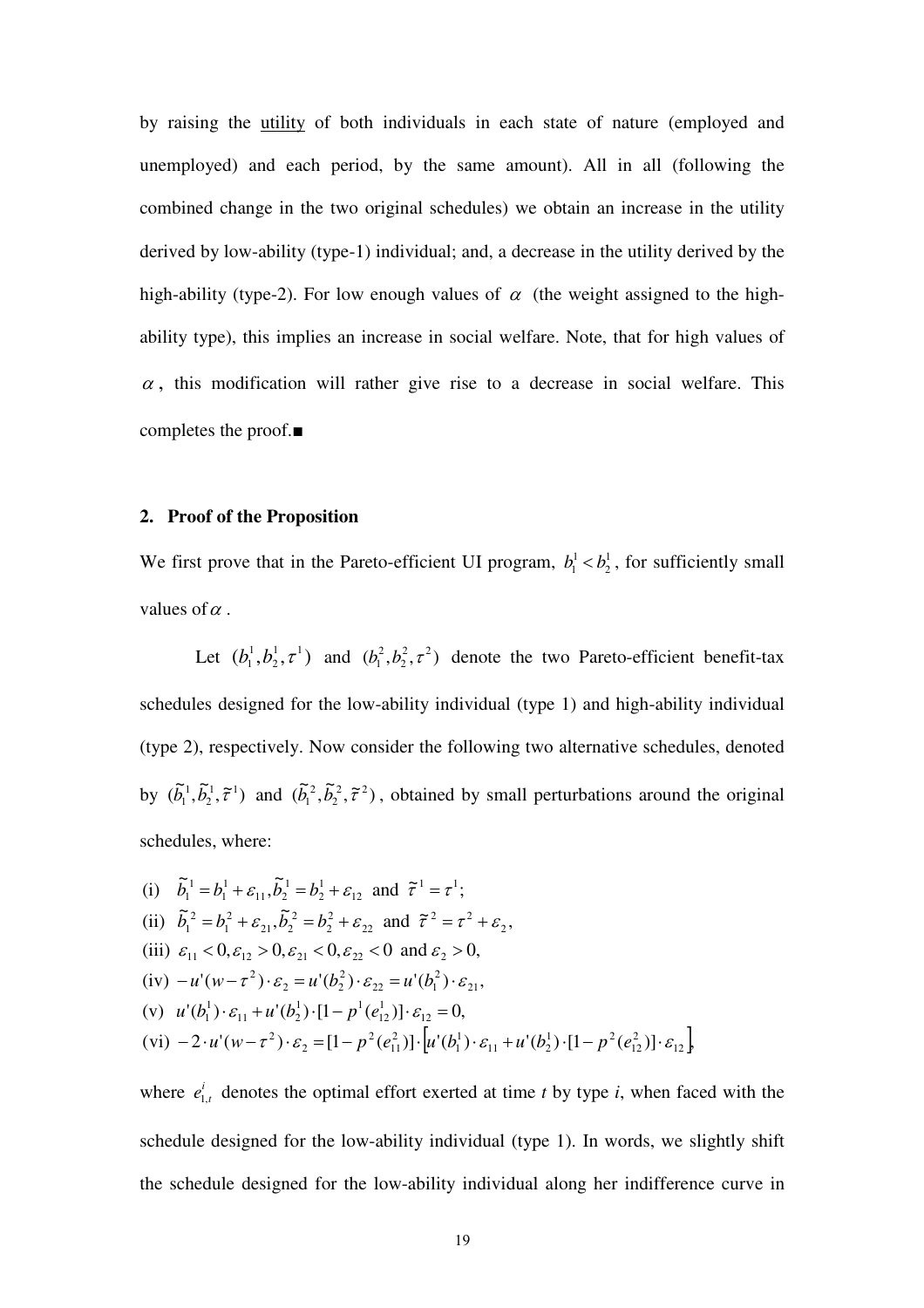the north-west direction, thereby creating a slack in the incentive constraint of the high-ability individual. To see this, observe that the benefit level in period 1 for type 1 is reduced ( $\varepsilon_{11}$  < 0), whereas the benefit level in period 2 for this type is increased  $(\varepsilon_{12} > 0)$  and the tax level does not change  $(\tilde{\tau}^1 = \tau^1)$ . Equation (v) then ensures that the change in the UI schedule of type 1 does not alter her utility level. Note further that this change creates a slack in the incentive compatibility constraint of type 2. This derives from the fact that the indifference curve of type 2, in the  $(b_1, b_2)$ -space, is steeper than that of type 1 (see figures 1 and 2). The size of the slack in utility terms is given by the expression on the right-hand side of equation (vi). We then use this slack to reduce the total expected utility  $(V_1^2)$  of the high-ability individual, by reducing the benefit levels in both periods ( $\varepsilon_1^2, \varepsilon_2^2 < 0$ 2  $\varepsilon_1^2$ ,  $\varepsilon_2^2$  < 0 ) and by increasing the tax ( $\varepsilon_2$  > 0). Equation (iv) ensures that the utility derived by type 2 falls by the same amount in each state of nature (employed and unemployed) and each period. Therefore, type 2 will not change her effort level in either period. As the individual lives for two periods and the discount rate is assumed to be zero, the decline in the total expected utility of type 2  $(V_1^2)$  is twice the size of each term in equation (iv). Equation (vi) then ensures that the incentive compatibility constraint of type 2 remains binding.

Differentiating the revenue constraint in (3), employing (iv)-(vi) to substitute for  $\varepsilon_{11}, \varepsilon_{12}, \varepsilon_{21}$  and  $\varepsilon_{22}$ , yields, after re-arrangement, the total effect of introducing the two new schedules on the net tax revenues as a function of  $\varepsilon_2$ , denoted by  $\Xi(\varepsilon_2)$ :

$$
(A7) \ \ \Xi(\varepsilon_2) = \varepsilon_2 \cdot \left[ \begin{array}{l} 2 \cdot p^2(e_{21}^2) + [1 - p^2(e_{21}^2)] \cdot p^2(e_{22}^2) + [1 - p^2(e_{21}^2)] \cdot u'(w - \tau^2)/u'(b_1^2) \\ + [1 - p^2(e_{21}^2)] \cdot [1 - p^2(e_{22}^2)] \cdot u'(w - \tau^2)/u'(b_2^2) \\ + [1 - p^1(e_{11}^1)] \cdot \frac{2 \cdot u'(w - \tau^2)}{u'(b_2^1)} \cdot \frac{1}{[1 - p^2(e_{12}^2)]} \cdot \frac{1}{[p^2(e_{12}^2) - p^1(e_{12}^1)]} \\ \times [\Delta^1(b_2^1) \cdot (\tau^1 + b_2^1) + [1 - p^1(e_{12}^1)] \cdot [u'(b_2^1)/u'(b_1^1) - 1]] \end{array} \right]
$$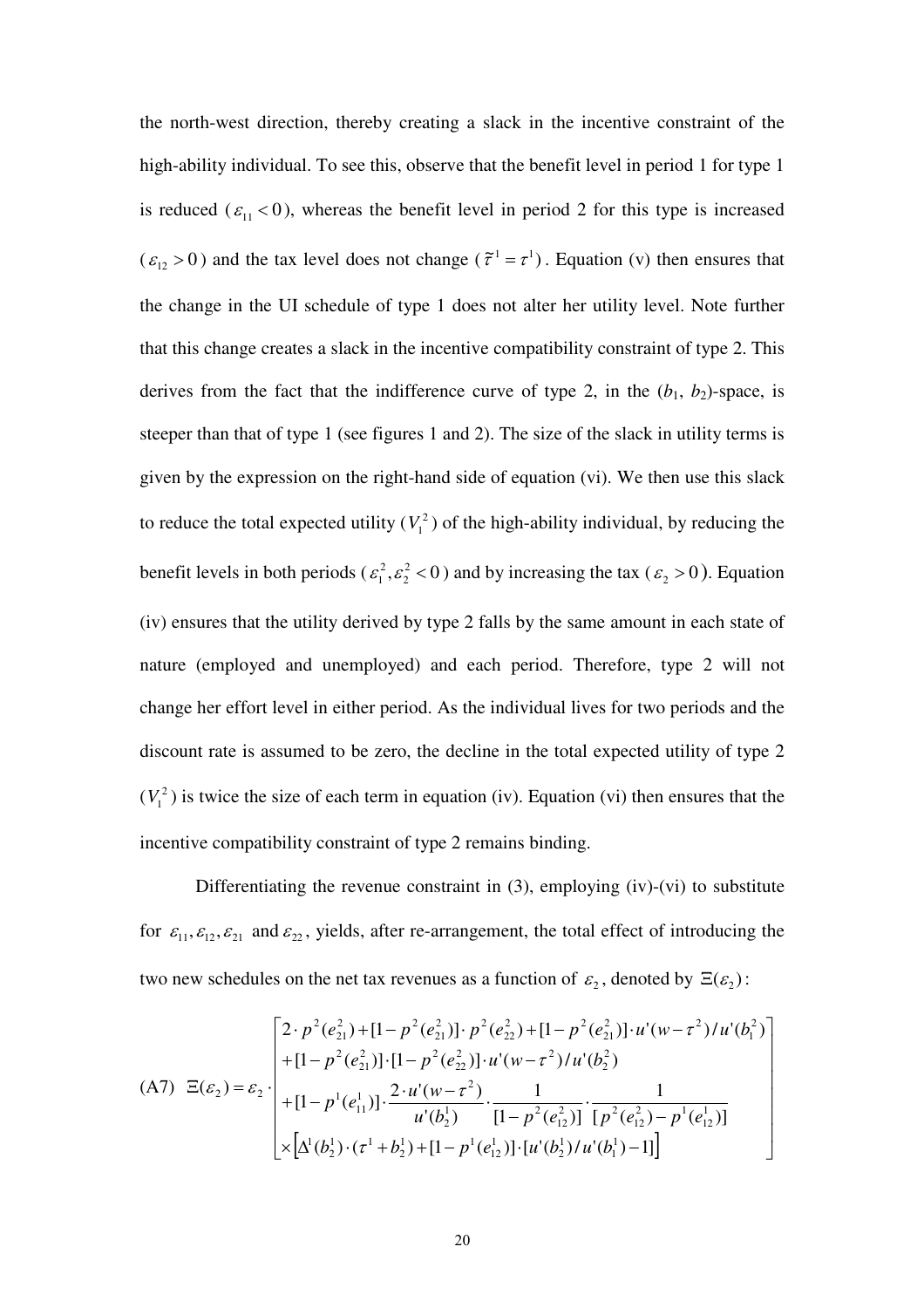A necessary condition for the original schedules to be Pareto-efficient is that  $\Xi(\varepsilon_2) \leq 0$ . Otherwise, offering the modified schedules will maintain the two incentive constraints, will maintain the utility derived by the low-ability individual and result in a fiscal surplus. This surplus can be utilized to raise the utility derived by the lowability individual; hence, to raise social welfare, for sufficiently small values of  $\alpha$  (notice that this will be the case although the suggested modification will result in, all in all, a decrease in the utility level of the high-ability individual, as long as the weight assigned to the low-ability agent is high enough). By virtue of the properties of the probability function, it follows that  $p^2(e_{12}^2) - p^1(e_{12}^1) > 0$ 12  $2 \lambda - n^1$ 12  $p^{2}(e_{12}^{2}) - p^{1}(e_{12}^{1}) > 0$ . Moreover, the term  $(\tau^1 + b_2^1)$ 2  $\tau^1 + b_2^1$ ) is bounded from above ( $w - \tau^1 > b_2^1$ , as we assume an interior solution for the individual optimization problem). Thus, it follows from (A7), that when  $\Delta^1(b_2^1)$  $\Delta^1(b_2^1)$  is small, a necessary condition for the original schedule to be Pareto-efficient is that  $\binom{(b_2^1)}{u'(b_1^1)} - 1 < 0$ 1  $u'(b_2^1)/u'(b_1^1) - 1 < 0$ . By virtue of the strict concavity of the utility function, it thus follows that  $b_1^1 < b_2^1$ 1  $b_1^1 < b_2^1$ . This completes the first part of the proof.

We turn next to prove that  $b_1^2 > b_2^2$ 2  $b_1^2 > b_2^2$ . Our proof will be in two steps. First we show that in the Pareto-efficient solution  $\tau^2 > 0$ . Then we prove that, provided that  $\tau^2 > 0$ , it follows that  $b_1^2 > b_2^2$ 2  $b_1^2 > b_2^2$ . Consider first the first step. Suppose, by way of contradiction, that  $\tau^2 \le 0$ . By virtue of the revenue constraint in (3) it follows that the government obtains expected net revenues (net fiscal surplus) from the low-type individual to offset the negative surplus (in expected terms) derived from the highability individual (type 2). In particular,  $\tau^1 > 0$ . Now suppose that the government offers the high-ability individual the same schedule designed for the low-ability individual (rather than the presumably Pareto-efficient schedule). That is, the government implements a pooling equilibrium, where both types face the same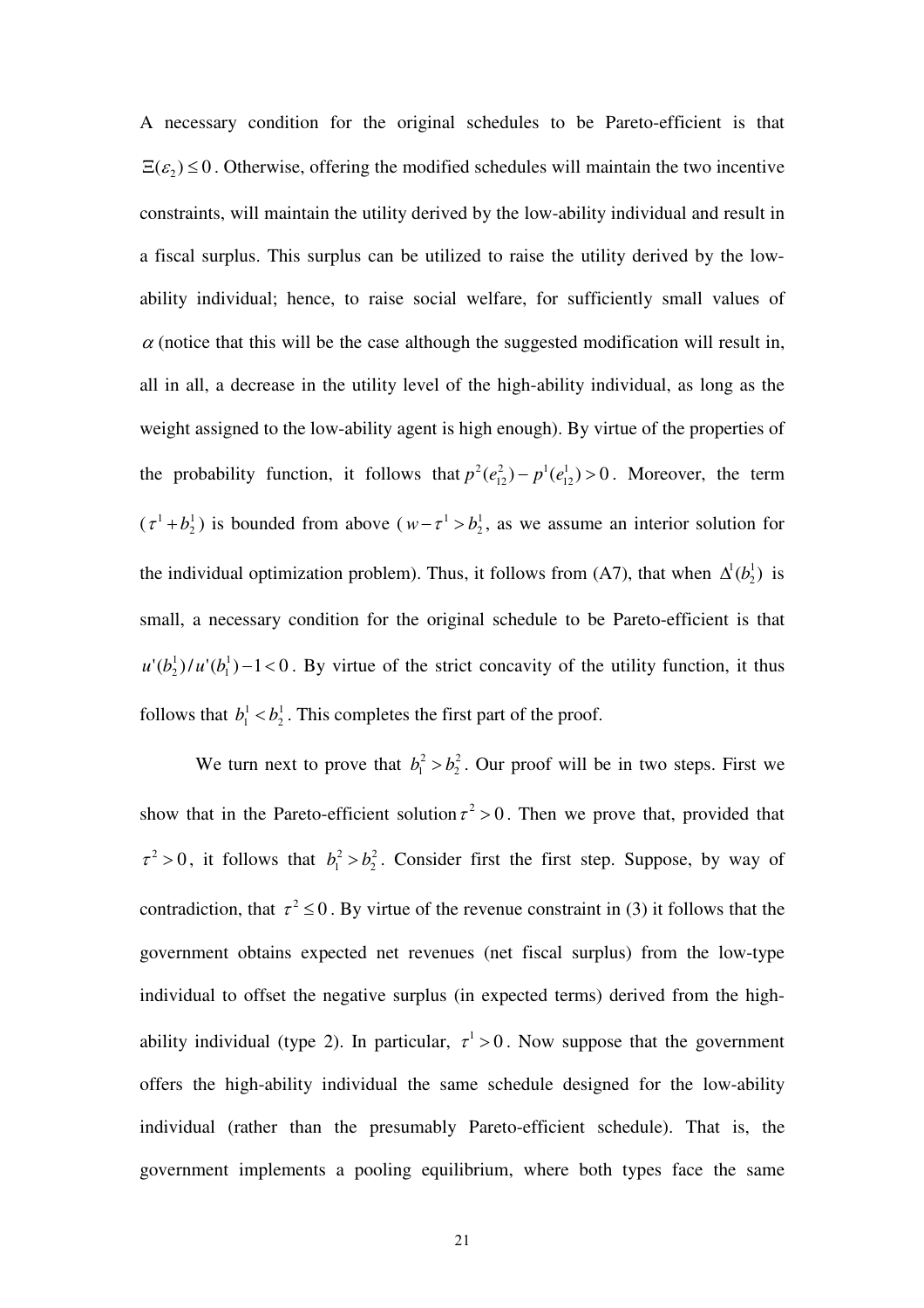schedule,  $(b_1^1, b_2^1, \tau^1)$ 2  $b_1^1, b_2^1, \tau^1$ ). It suffices to show that such a modification of the presumably efficient schedules results in a fiscal surplus (in expected terms) for the high-ability individual as well, to obtain the desired contradiction. The aggregate surplus (from both types) may be utilized to raise the utility of the low-ability individual, hence to raise social welfare for sufficiently small values of  $\alpha$ .

 To prove that a positive surplus is obtained for the high-ability type, it suffices to show that her search effort (hence employment chances) is higher (in each period) than that of the low-ability type, when faced with the same schedule. The reason being that in such a case, the expected net surplus for the high-ability type would exceed that obtained for the low-ability type (which is by presumption strictly positive). To see that search efforts of the high-ability type are indeed higher, denote by  $e_t(a, b_1, b_2, \tau)$ ;  $t=1,2$ , the optimal efforts exerted by an individual with ability *a*, faced with a schedule  $(b_1, b_2, \tau)$ , in periods 1 and 2, respectively. Consider first the second period. Re-formulating the indirect utility given in (1), yields (omitting the tax parameters for notational convenience):

$$
(A8) \tV_2(a,b_2,\tau) \equiv \{a \cdot p[e_2(a)] \cdot u(w-\tau) + [1-a \cdot p[e_2(a)]] \cdot u(b_2) - e_2(a) \}.
$$

The first order condition for the individual optimization (with respect to search effort in the second period) implies:

(A9) 
$$
a \cdot p'[e_2(a)] \cdot [u(w-\tau)-u(b_2)]-1=0.
$$

Strict concavity of the function  $p(e)$  immediately implies that  $\partial e_2(a)/\partial a > 0$ .

We turn next to the first period. Re-formulating the indirect utility given in (1), yields: (A10)

$$
V_1(a, b_1, b_2, \tau) = \left\{a \cdot p[e_1(a)] \cdot 2 \cdot u(w - \tau) + \left[1 - a \cdot p[e_1(a)]\right] \cdot [u(b_1) + V_2(a, b_2, \tau)] - e_1(a)\right\}.
$$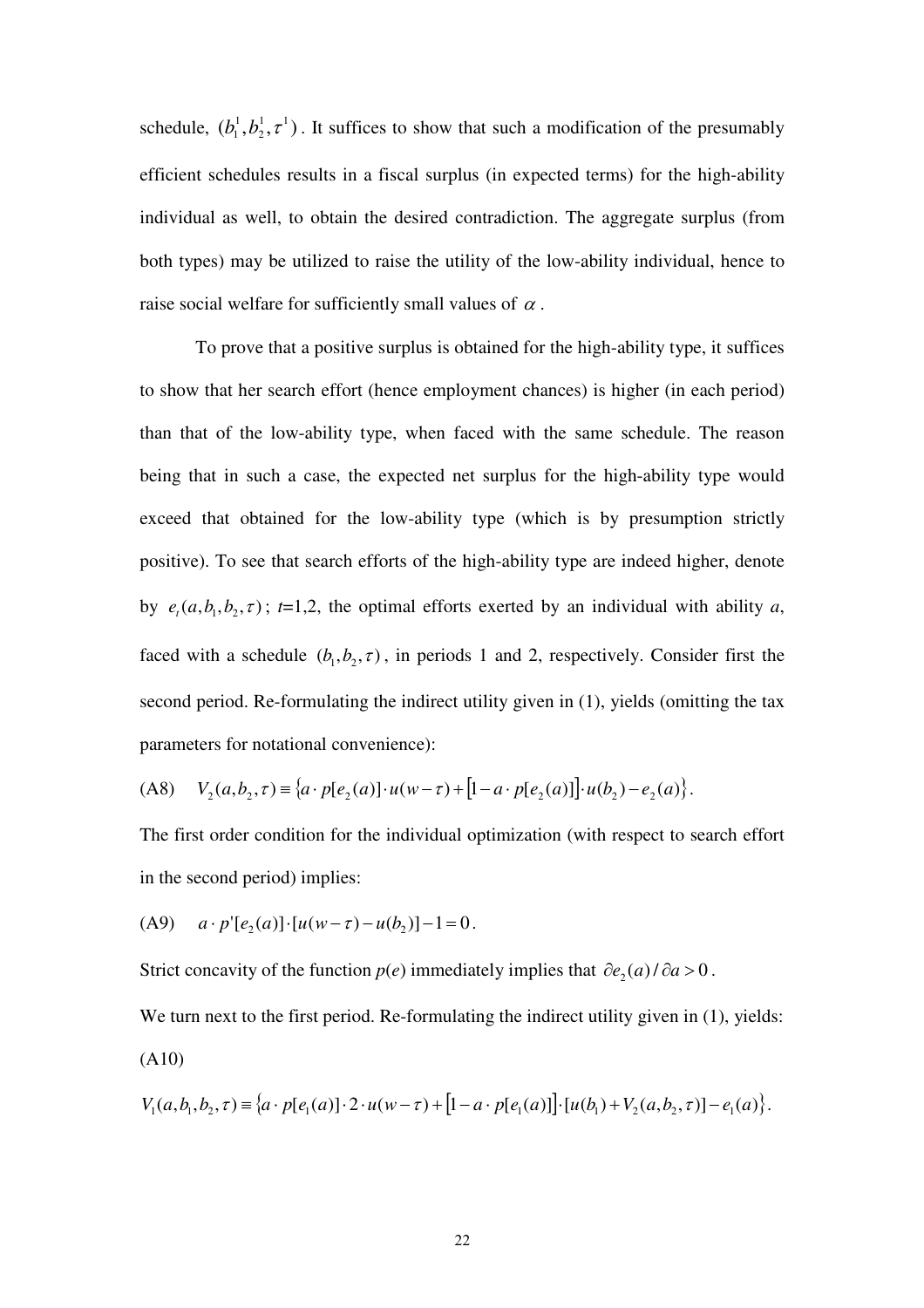The first order condition for the individual optimization (with respect to search effort in the first period) implies:

(A11) 
$$
a \cdot p'[e_1(a)] \cdot [2 \cdot u(w-\tau) - u(b_1) - V_2(a,b_2,\tau)] = 1.
$$

Fully differentiating the first-order condition in (A11) with respect to *a*, yields:

$$
(A12)
$$

$$
p''[e_1(a)] \cdot \frac{\partial e_1}{\partial a} \cdot [2 \cdot u(w - \tau) - u(b_1) - V_2(a, b_2, \tau] - p'[e_1(a)] \cdot p[e_2(a)] \cdot [u(w - \tau) - u(b_2)] = -\frac{1}{a^2}
$$

By virtue of the concavity of the probability function  $p(e)$ , it follows that,

(A13) 
$$
Sign\left[\frac{\partial e_1}{\partial a}\right] = -Sign\left[p'[e_1(a)] \cdot p[e_2(a)] \cdot [u(w-\tau) - u(b_2)] - \frac{1}{a^2}\right].
$$

Now, substituting from (A8) and (A11) into (A13) and re-arranging, implies that:

$$
(A14)
$$

$$
Sign\left[\frac{\partial e_1}{\partial a}\right] =
$$
\n
$$
-Sign\left[\frac{a \cdot p[e_2(a)] \cdot [u(w-\tau) - u(b_2)]}{a^2 \cdot [[2-a \cdot p[e_2(a)]] \cdot u(w-\tau) - u(b_1) - [1-a \cdot p[e_2(a)]] \cdot u(b_2) + e_2(a)]} - \frac{1}{a^2}\right]
$$

To prove that  $\frac{1}{2} > 0$ ∂ ∂ *a*  $\frac{e_1}{e_2} > 0$ , it suffices to show that:

(A15) 
$$
\frac{a \cdot p[e_2(a)] \cdot [u(w-\tau) - u(b_2)]}{\left[\left[2 - a \cdot p[e_2(a)]\right] \cdot u(w-\tau) - u(b_1) - \left[1 - a \cdot p[e_2(a)]\right] \cdot u(b_2) + e_2(a)\right]} < 1,
$$

which holds if-and-only-if,

(A16) 
$$
[u(w-\tau)-u(b_1)]+[1-2a\cdot p[e_2(a)]]\cdot[u(w-\tau)-u(b_2)]+e_2(a)>0.
$$

By definition of the probability function, it follows that  $ap[e_2(a)] \leq 1$ . Thus, the condition in (A16) follows if  $u(b_2) > u(b_1)$ . However, this follows from the first part of the proof. We thus yield a contradiction and establish that  $\tau_2 > 0$ .

We turn next to prove that when  $\tau_2 > 0$ , it follows that  $b_1^2 > b_2^2$ 2  $b_1^2 > b_2^2$ . Let the Paretoefficient schedule offered to the type-2 individual be given by  $(b_1^2, b_2^2, \tau^2)$ 2  $b_1^2, b_2^2, \tau^2$ ). Suppose by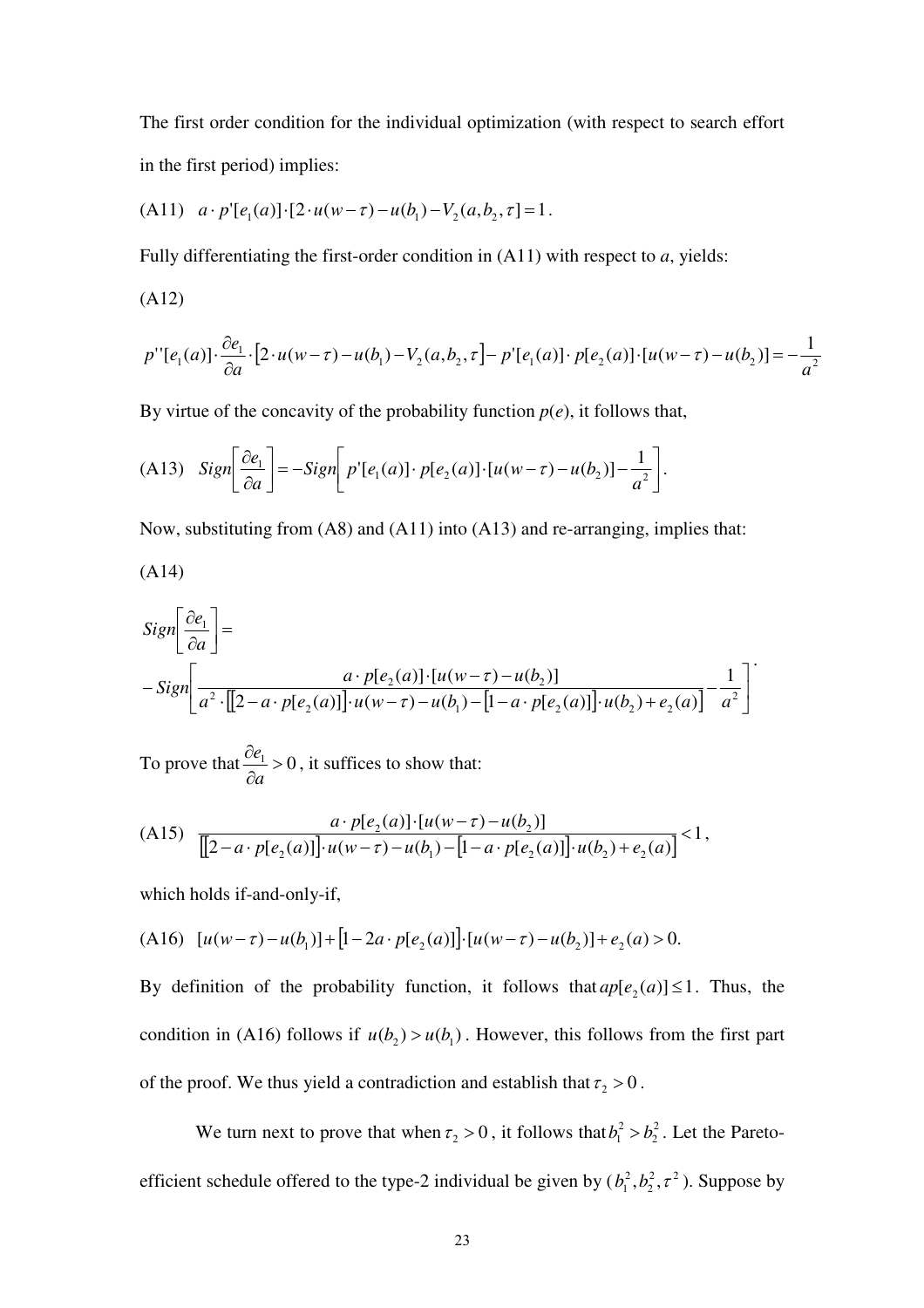way of contradiction that  $b_1^2 \leq b_2^2$ 2  $b_1^2 \leq b_2^2$  Consider now a small perturbation to the (presumably) efficient schedule. Denote this schedule by  $(b_1^2, b_2^2, \tau^2)$ 2  $b_1^{2^i}, b_2^{2^i}, \tau^2$ ), where: 2 2 2 2  $1, \nu_2$ 2 1 2  $b_1^2 = b_1^2 + \varepsilon_1, b_2^2 = b_2^2 + \varepsilon_2, \quad \varepsilon_1 > 0 > \varepsilon_2$ , and  $-\varepsilon_2 / \varepsilon_1 = |MRS^2|$ . By the same reasoning used in the proof of the lemma [part (i)], it is easy to verify that the perturbed system satisfies the two incentive constraints and hence maintains the same level of utility for the low-ability individual. Differentiating the revenue constraint in (3), denoting by  $\Omega(\varepsilon_1, \varepsilon_2)$  the total effect of the perturbation on the net tax revenues, it follows that:

(A17)  
\n
$$
\Omega(\varepsilon_1, \varepsilon_2) = \varepsilon_2 \cdot [1 - p^2(e_1^2)] \cdot \Delta^2(b_2^2) \cdot (\tau^2 + b_2^2) - \varepsilon_1 \cdot [1 - p^2(e_1^2)] - \varepsilon_2 \cdot [1 - p^2(e_1^2)] \cdot [1 - p^2(e_2^2)]
$$
\n
$$
= \varepsilon_2 \cdot [1 - p^2(e_1^2)] \cdot [\Delta^2(b_2^2) \cdot (\tau^2 + b_2^2) + [1 - p^2(e_2^2)] \cdot [u'(b_2^2)/u'(b_1^2) - 1]]
$$

where the equality follows by substituting the term  $-\varepsilon_2 / |MRS^2|$  for  $\varepsilon_1$ .

By virtue of our presumption that  $b_1^2 \leq b_2^2$ 2  $b_1^2 \leq b_2^2$  and the strict concavity of the utility function, it follows that  $\Omega(\varepsilon_1, \varepsilon_2) > 0$ . Thus, we obtain a fiscal surplus that can attain a Pareto improvement. We obtain the desired contradiction. This concludes the proof. ■

#### **3. The Identical Individual Case**

In this part we demonstrate that when individuals are identical  $(a^1 = a^2 = a)$ , we replicate the standard result in the literature [see e.g., Shavell and Weiss (1979)]; namely, showing that in the optimal UI benefit-tax schedule, benefits should decline over time. Maintaining the notation used above, the government is seeking to maximize the total expected utility derived by the representative agent,  $V_1(b_1, b_2, \tau)$ , subject to a revenue constraint:

(A18) 
$$
\left[2 \cdot p(e_1) + [1 - p(e_1)] \cdot p(e_2)\right] \cdot \tau - \left[ [1 - p(e_1)] \cdot b_1 + [1 - p(e_1)] \cdot [1 - p(e_2)] \cdot b_2 \right] \ge 0.
$$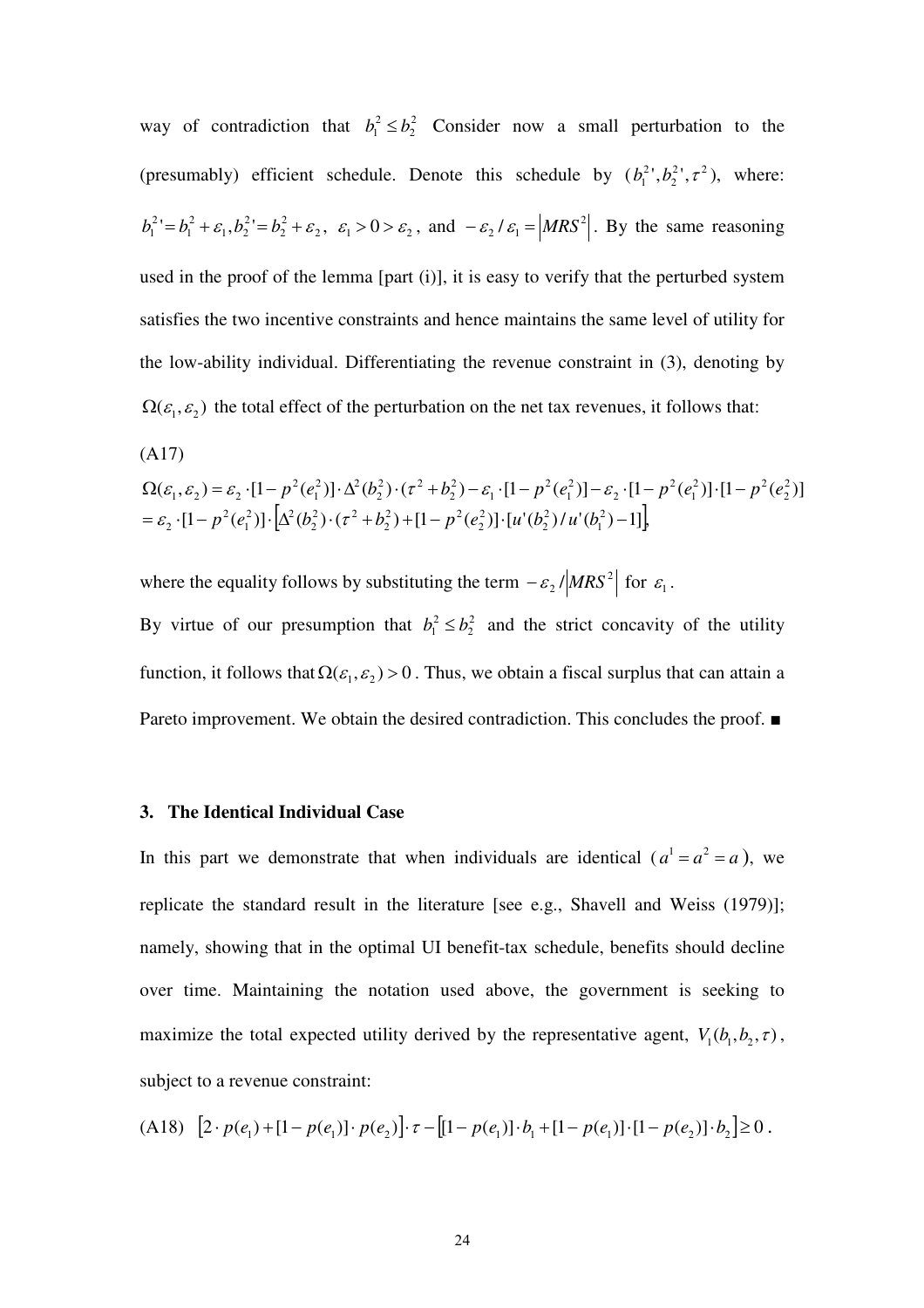Let the Pareto-efficient schedule be given by the triplet  $(b_1, b_2, \tau)$ . Suppose by way of contradiction that  $b_1 \leq b_2$  Consider now a small perturbation to the (presumably) efficient schedule. Denote this modified schedule by  $(b_1, b_2, \tau)$ , where:  $b_1 = b_1 + \varepsilon_1$ ,  $b_2 = b_2 + \varepsilon_2$ ,  $\varepsilon_1 > 0 > \varepsilon_2$ , and  $-\varepsilon_2 / \varepsilon_1 = |MRS|$ . By the same reasoning used in the proof of the lemma [part (i)], it is easy to verify that the perturbed system maintains the same level of utility for the individual. Moreover, by construction of the new schedule, the effort exerted during the first period remains the same. Differentiating the revenue constraint in (A18), denoting by  $\Omega(\varepsilon_1, \varepsilon_2)$  the total effect of the perturbation on the net tax revenues, it follows that:

(A19)

$$
\Omega(\varepsilon_1, \varepsilon_2) = \varepsilon_2 \cdot [1 - p(e_1)] \cdot \Delta(b_2) \cdot (\tau + b_2) - \varepsilon_1 \cdot [1 - p(e_1)] - \varepsilon_2 \cdot [1 - p(e_1)] \cdot [1 - p(e_2)]
$$
  
=  $\varepsilon_2 \cdot [1 - p(e_1)] \cdot [\Delta(b_2) \cdot (\tau + b_2) + [1 - p(e_2)] \cdot [u'(b_2)/u'(b_1) - 1]]$ ,

where the equality follows by substituting the term  $-\varepsilon_2 / |MRS|$  for  $\varepsilon_1$ , and where  $\Delta(b_2) = \partial p / \partial e_2 \cdot \partial e_2 / \partial b_2$ .

By virtue of our presumption that  $b_1 \leq b_2$  and the strict concavity of the utility function, it follows that  $\Omega(\varepsilon_1, \varepsilon_2) > 0$ . Thus, we obtain a fiscal surplus that can be used to raise the utility of the agent. We obtain the desired contradiction. This concludes the proof. ■